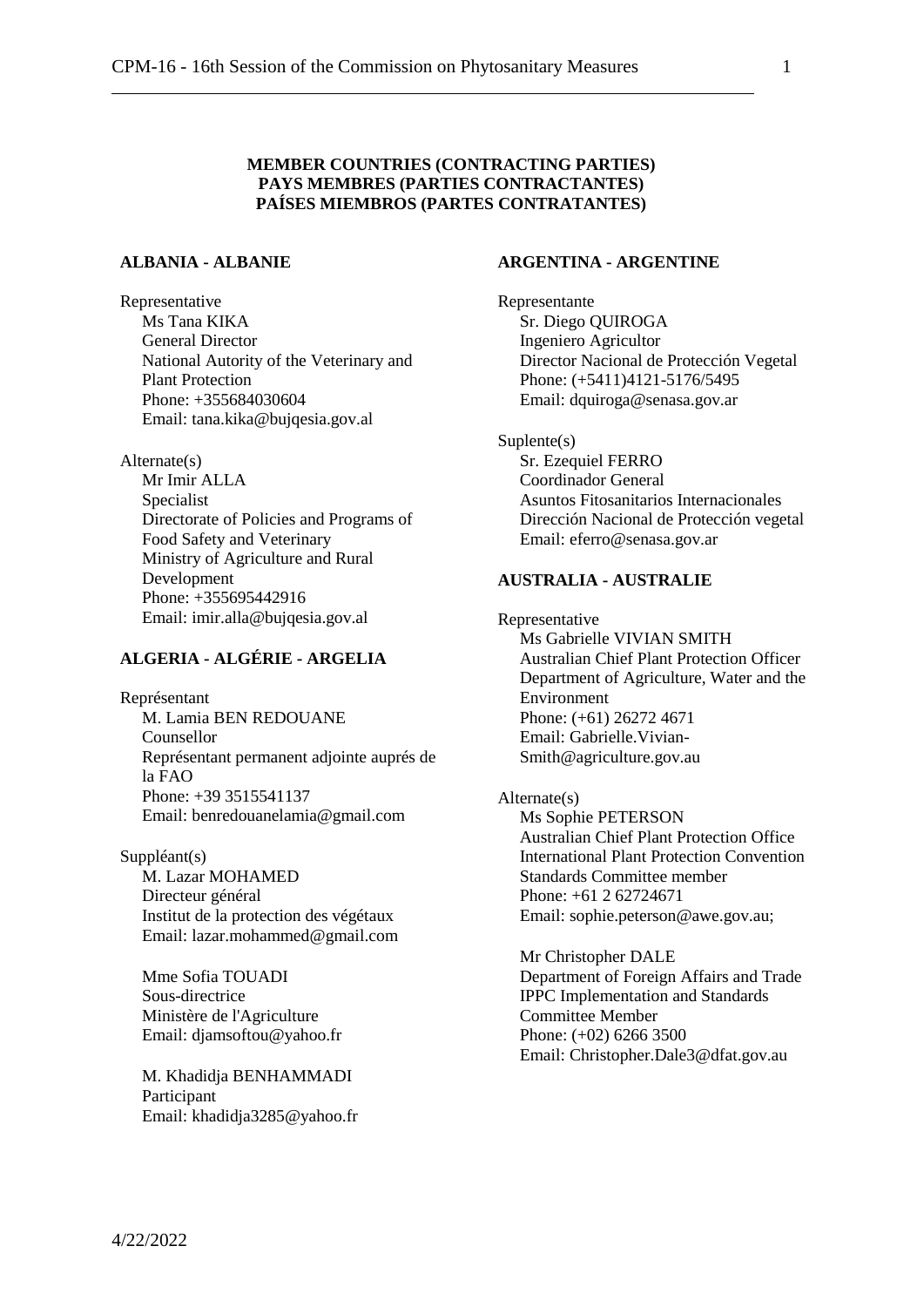Ms Emiliy LAMBERTON Assistant Director, Pacific Engagement and International Plant Health Australian Chief Plant Protection Office Email: Lamberton@agriculture.gov.au

Mr Thomas LANFIELD Pacific Engagement and International Plant Health Australian Chief Plant Protection Office Email: Thomas.Langfield@agriculture.gov.au

**Observers** Mr Rama KARRI Email: rama.karri@agriculture.gov.au

Mr Gerard MCMULLEN Gerard McMullen GTA Project Manager - Grain Quality Phone: +61 419 156 065 Email: gerard@mcmullengrainagricultural.com

Ms Colleen STIRLING Assistant Director Hitchhiker Working Group Biosecurity Plant Department of Agriculture, Water and the Environment Phone: +61 481 470 071 Email: colleen.stirling@awe.gov.au

## **AUSTRIA - AUTRICHE**

Representative Mr Maximilian POCK Senior Expert Federal Ministry of Agriculture, Regions and Tourism Phone: (+43) 1 71100 60 2754 Email: maximilian.pock@bmlrt.gv.at

Alternate(s) Mr Michael KURZWEIL Senior Expert Federal Ministry of Agriculture, Regions and Tourism Phone: (+43) 1 71100 60 2819 Email: michael.kurzweil@bmlrt.gv.at

## **AZERBAIJAN - AZERBAÏDJAN - AZERBAIYÁN**

Representative Mr Taleh SHAMIYEV Chief Phytosanitary Officer Head of the Plant Health Department Food Safety Agency of the Republic of **Azerbaijan** Phone: +99450 417 01 20 Email: taleh.shamiyev@afsa.gov.az

Alternate(s) Mr Jafar MAHARRAMOV Deputy Chairman of the Agro Services Agency Ministry of Agriculture c.maharramov@axa.gov.az Email: c.maharramov@axa.gov.az

Ms Vafa RUSTAMOVA Senior consultant Plant Health Regulation Division Plant Health Department of the Food Safety Agency Phone: +99470 729 64 68 Email: vefa.rustemova@afsa.gov.az

Ms Anela ISMAYILOVA Adviser of the International relations Division of the International relations and protocol Department of the Food Safety Agency of the Republic of Azerbaijan Phone: +99470 625 87 57 Email: anela.ismayilova@afsa.gov.az

#### **BAHAMAS**

Representative Ms Yasmin JOHNSON Director of Plant Protection The Bahamas Agricultural Health and Food Safety Authority (BAHFSA) Email: yasminjohnson@bahamas.gov.bs

Alternate(s) Ms Ezra BARTHOLOMEW Plant Health Inspection Coordinator Director of Plant Protection The Bahamas Agricultural Health and Food Safety Authority Email: ezrabartholomew@bahamas.gov.bs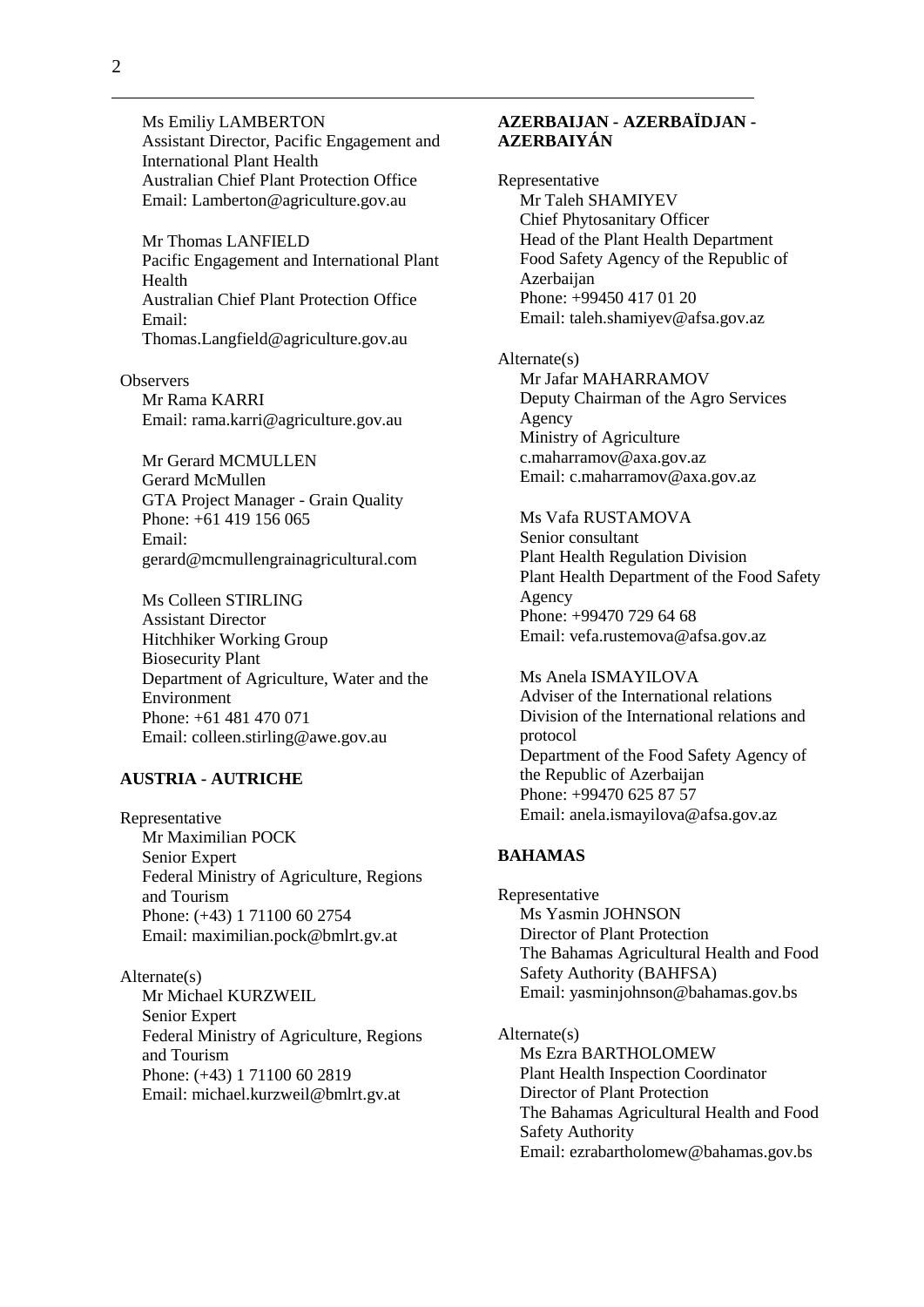Ms Josefina CURRY Agricultural Officer Department of Agriculture Email: josefinaadderleycurry@bahamas.go v.bs

## **BELARUS - BÉLARUS - BELARÚS**

Representative

Mr Aliaksandr PISKUN Director of the State Institution Main State Inspectorate of Seed Breeding, Quarantine and Plant Protection Phone: +375173964061 Email: rasten@ggiskzr.by

Alternate(s)

Ms Tatsiana BALASHOVA Deputy Head State Plant Quarantine Inspectorate of the State Institution Main State Inspectorate for Seeds Breeding, Quarantine and Plant Protection Phone: +375173582224 Email: rastenfito@ggiskzr.by

#### **BELGIUM - BELGIQUE - BÉLGICA**

Représentant M. Lieven VAN HERZELE Conseiller SPF Santé Publique, Sécurité de la Chaîne Alimentaire et Environnement Direction générale Animaux, Végétaux et Alimentation Service Politique sanitaire Animaux et Végétaux Division protection des végétaux Phone: (+32) 477550556 (+32) 25247323 Email: lieven.vanHerzele@health.fgov.be

## **BENIN - BÉNIN**

Représentant M. Éric ADOSSOU Chef Service de la Protection des végétaux et du Controle Phytosanitaire Point Focal de la CIPV Phone: +22997037283 Email: beninnppo\_contact\_point@yahoo.fr; eadossou@gouv.bj

#### **BHUTAN - BHOUTAN - BHUTÁN**

Representative Mr Sonam DORJI Head Plant Biosecurity Section Bhutan Agriculture and Food Regulatory of Bhutan Ministry of Agriculture and Forests Email: sdorjin@moaf.gov.bt

Alternate(s) Mr Namgay OM Principal Plant Protection Officer National Plant Protection Centre Department of Agriculture Ministry of Agriculture and Forests Email: om.namgay@gmail.com

Mr Sonam YONTEN Focal Plant Biosecurity Section Bhutan Agriculture and Food Regulatory of Bhutan Ministry of Agriculture and Forests Email: syonten@moaf.gov.bt

#### **BOLIVIA (PLURINATIONAL STATE OF) - BOLIVIE (ÉTAT PLURINATIONAL DE) - BOLIVIA (ESTADO PLURINACIONAL DE)**

Representante Sra. Alejandra GASTELU Jefa de Unidad Negociaciones Comerciales Viceministerio de Comercio exterior y Integración Email: gastelualejandra@gmail.com

#### Suplente(s)

Sra. Dunia GUTIÉRREZ ORELLANA Responsable Nacional de Inspección Certificación y Cuarentena Vegetal Servicio Nacional de Sanidad Agropecuaria y Inocuidad Alimentaria Email: dunia.gutierrez@senasag.gob.bo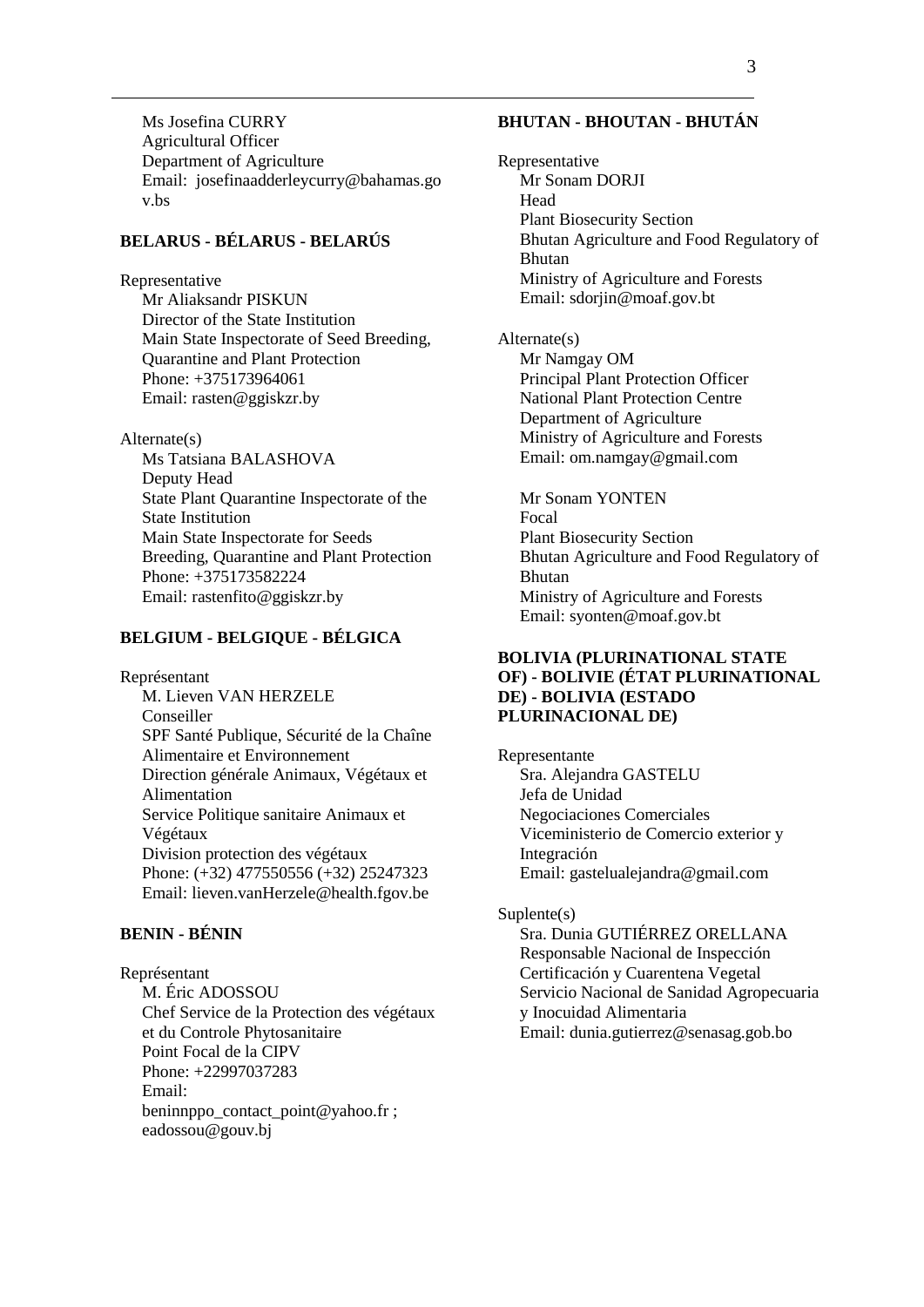## **BRAZIL - BRÉSIL - BRASIL**

Representative Mr Leonardo WERLANG ISOLAN Agricultural Attaché Alternate Permanent Representative to FAO Email: leonardo.isolan@agro.gov.br

Alternate(s) Mr Carlos GOULART Director of the Department of Plant Health and Agricultural Inputs Ministry of Agriculture, Livestock and Supply Email: carlos.goulart@agro.gov.br

Ms Edilene CAMBRAIA General Coordinator of International Phytosanitary Inspection and Certification Ministry of Agriculture, Livestock and Supply Email: edilene.cambraia@agro.gov.br

Mr André Felipe CARRAPATOSO PERALTA DA SILVA Member of the International Plant Protection Convention Ministry of Agriculture, Livestock and **Supply** Email: andre.peralta@agro.gov.br

Mr Eduardo Henrique PORTO MAGALHAES Head of the Phytosanitary Certification Division Ministry of Agriculture, Livestock and Supply Email: eduardo.henrique@agro.gov.br

Mr Tiago LOHMANN Head of the Plant Quarantine Division Ministry of Agriculture, Livestock and Supply Email: tiago.lohmann@agro.gov.br

Ms Izabela MENDES CARVALHO Head of the Special Export Programs Division Ministry of Agriculture, Livestock and Supply Email: izabela.carvalho@agro.gov.br

#### **BULGARIA - BULGARIE**

Representative Ms Mariya TOMALIEVA-TODOROVA Chief expert Plant Protection and Quality Control of Fresh Fruits and Vegetables Directorate Bulgarian Food Safety Agency Email: m.tomalieva@bfsa.bg

## **BURKINA FASO**

Représentant M. Diakalia SON Directeur de la Protection des Végétaux et du Conditionnement Email: sondiakalia@yahoo.fr

#### Suppléant(s)

Mme Dominique OUEDRAOGO Ingénieur d'Agriculture Service du Controle Phytosanitaire et de la Qualité Email: oueddoms@yahoo.fr

M. Bekouanan Clovis NABIE Ingénieur d'Agriculture Services de la Surveillance phytosanitaire et des Intervention Email: bekouananclovisnabie@yahoo.fr

#### **BURUNDI**

Représentant Mme Vestine NYANDWI Directrice Générale de l' Agriculture Phone: +257 69605429 Email: vestinenyandwi84@gmail.com

Suppléant(s) Mme Goreth ITANGISHAKA Directrice Générale de la Protection des Végétaux Phone: +257 69605429 Email: gorethitangishaka5@gmail.com

M. Eliakim SAKAYOYA Conseiller Direction Générale de l' Agriculture chargé du suivi évaluation Phone: +257 69107470 ; 79 976214 Email: sakayoyaeliakim@yahoo.fr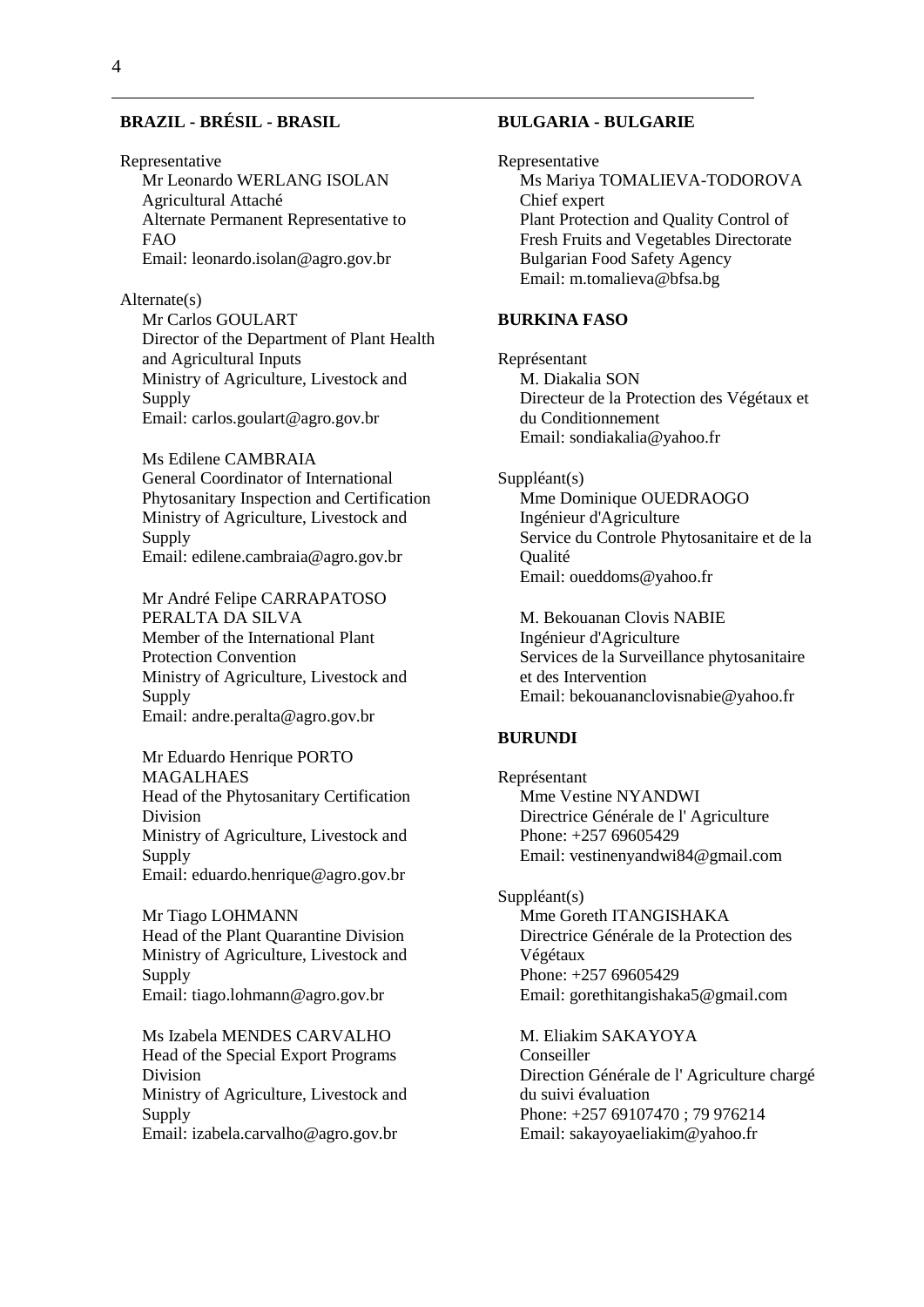#### **CABO VERDE**

Représentant M. Celestino GOMES MENDES TAVARES Point de Contact Officiel Convention Internationale pour la protection des Végétaux Email: celestino.tavares@maa.gov.cv

Suppléant(s) Mme Gilmara DE CARVALHO RODRIGUES Agronome Email: gilmara.c.rodrigues@maa.gov.cv

Mme Laodice DOS SANTOS PINTO Biologiste Email: laodice.pinto@maa.gov.cv

Mme Elsa SIMÕES Conseillère Représentante permanente adjointe auprès de la FAO Email: elsa.simoes@ambcapoverde.com

Mme Helena Carla TAVARES Ingenier de la Protetions des Végetaux Email: carla.h.tavares@maa.gov.cv

### **CAMBODIA - CAMBODGE - CAMBOYA**

Representative Mr Monthivuth KER Director of Plant Protection, Sanitary and Phytosanitary Department of the General Directorate of **Agriculture** Ministry of Agriculture, Forestry and Fisheries Email: monthivuthker@gmail.com

#### **CAMEROON - CAMEROUN - CAMERÚN**

Représentant M. Moungui MÉDI Deuxième Conseiller Représentant permanent suppléant auprès de la FAO Phone: +39064403644 Email: medimoungui@yahoo.fr

Suppléant(s) M. Charles NYING SHEY Directeur de la réglementation et du controle de la qualité des intrants et produits agricoles Email: nyingcha@yahoo.com

M. Edouard NYA Chef de laboratoire national d'analyse diagnostique des produits et intrants agricoles Email: nyaedouard@yahoo.fr

M. Augustin ADZE Inspecteur phytosanitaire Direction de la réglamentation et du contrôle de qualité de Intrants et produits agricoles Email: adze.augustin@yahoo.fr

## **CANADA - CANADÁ**

Representative Mr Gregory WOLFF Senior Director Plant Import/Export Division Canadian Food Inspection Agency Phone: 613 773-7060 Email: greg.wolff@inspection.gc.ca

Alternate(s) Mr Steve COTE National manager, International Phytosanitary Standards Plant Import/Export Division International Affairs Branch Canadian Food Inspection Agency Phone: 613 773-7368 Email: steve.cote@inspection.gc.ca

Mr Dominique PELLETIER National Manager, Forestry Section Plant Protection Division Canadian Food Inspection Agency Phone: 613-773-6492 Email: dominique.pelletier@inspection.gc.ca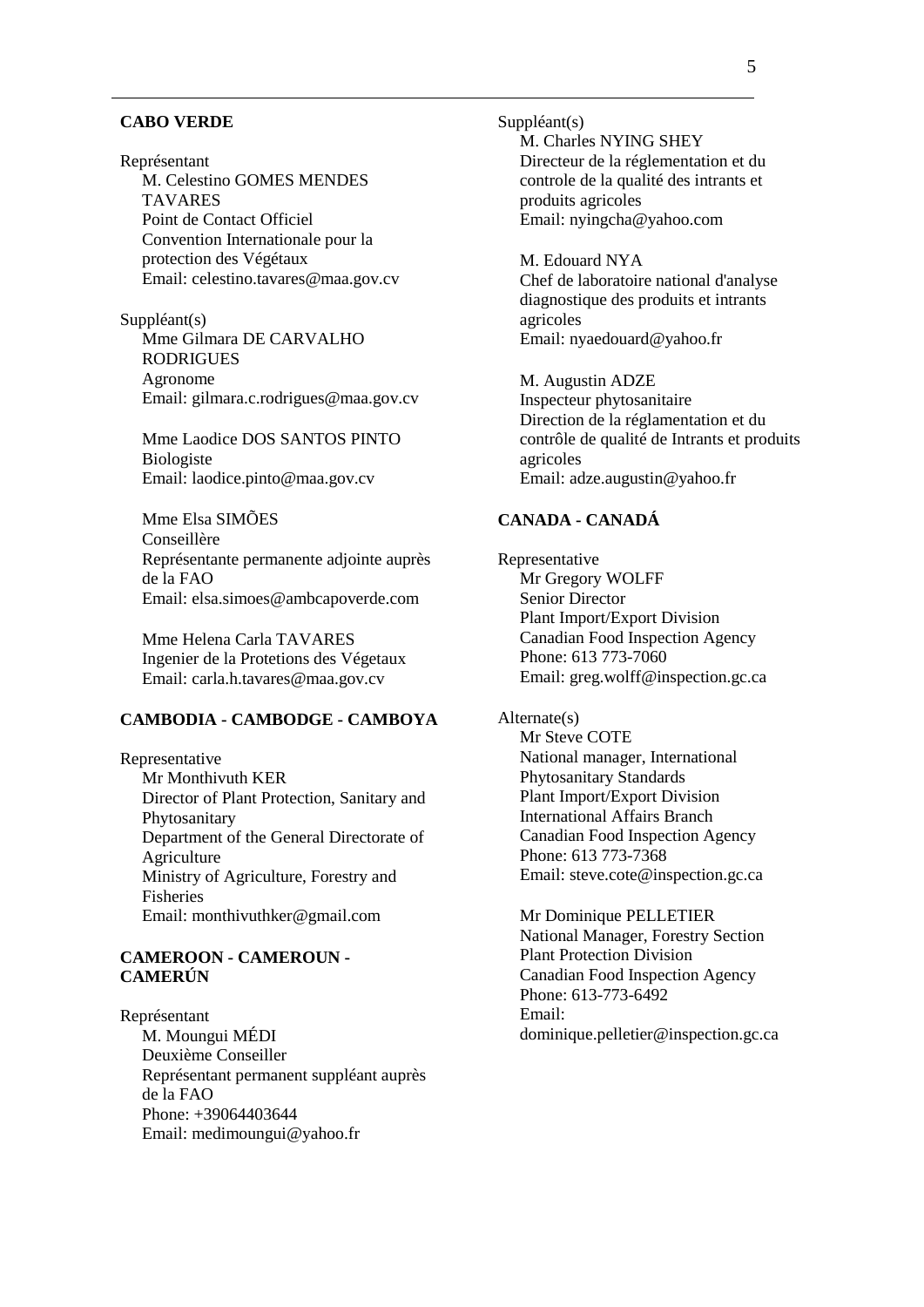Ms Tanya STAFFEN Senior International Policy Analyst Trade Agreements Division Canadian Food Inspection Agency Phone: 306-385-4937 Email: tanya.staffen@inspection.gc.ca

Ms Naima AIT OUMEJJOUT Senior Specialist - International Standards Plant Import/Export Division Canadian Food Inspection Agency Phone: 613-773-7274 Email: naima.aitoumejjout@inspection.gc.ca

Mr Fuyou DENG Senior Specialist - International Standards Plant Import/Export Division Canadian Food Inspection Agency Phone: 613-773-7453 Email: fuyou.deng@canada.ca

Ms Julie EMOND Counsellor Alternate Permanent Representative to FAO Phone: +39 06854443603 Email: Julie.Emond@international.gc.ca

Ms Mireille MARCOTTE National Manager Forestry and Horticulture Section Plant Import and Export Division Email: mireille.marcotte@inspection.gc.ca

#### **Observers**

Ms Wendy ASBIL National Manager Invasive Alien Species and Domestic Plant Health Programs Section Plant Health and Biosecurity Directorate Canadian Food Inspection Agency Phone: 613 793-3358 Email: wendy.asbil@inspection.gc.ca

### **CENTRAL AFRICAN REPUBLIC - RÉPUBLIQUE CENTRAFRICAINE - REPÚBLICA CENTROAFRICANA**

Représentant

M. Firmin Matthieu GONENGAO Directeur de la Protection des Végétaux Email: gonengao@gmail.com

#### **CHAD - TCHAD**

Représentant Mme Rosalie MBAYENERI MOBAYE Première Secretaire Représentation permanente auprés de la FAO Email: rosaliemobaye@gmail.com

### **CHILE - CHILI**

Representante Sr. Rodrigo ASTETE Jefe de División Protecciàon Agrícola-Forestal y Semillas Servicio Agrícola y Ganadero Email: rodrigo.astete@sag.gob.cl

Suplente(s) Sr. Marco MUÑOZ Jefe Departamento Sanidad Vegetal DPAFS Servicio Agrícola y Ganadero Email: marco.munoz@sag.gob.cl

Sr. Alvaro SEPÚLVEDA Encargado Temas Agrícolas Multilaterales DPAFS Servicio Agrícola y Ganadero Email: alvaro.sepulveda@sag.gob.cl

#### **CHINA - CHINE**

Representative Mr Enlin ZHU Director-General Crop Production Department Ministry of Agriculture and Rural Affairs Phone: +86 10 59192886 Email: cnippc@163.com

Alternate(s) Mr Fuxiang WANG Deputy Director-General National Agro-Tech Extension and Service Centre Ministry of Agricultrue and Rural Affairs Phone: +86 10 59594548 Email: wangfuxiang@agri.gov.cn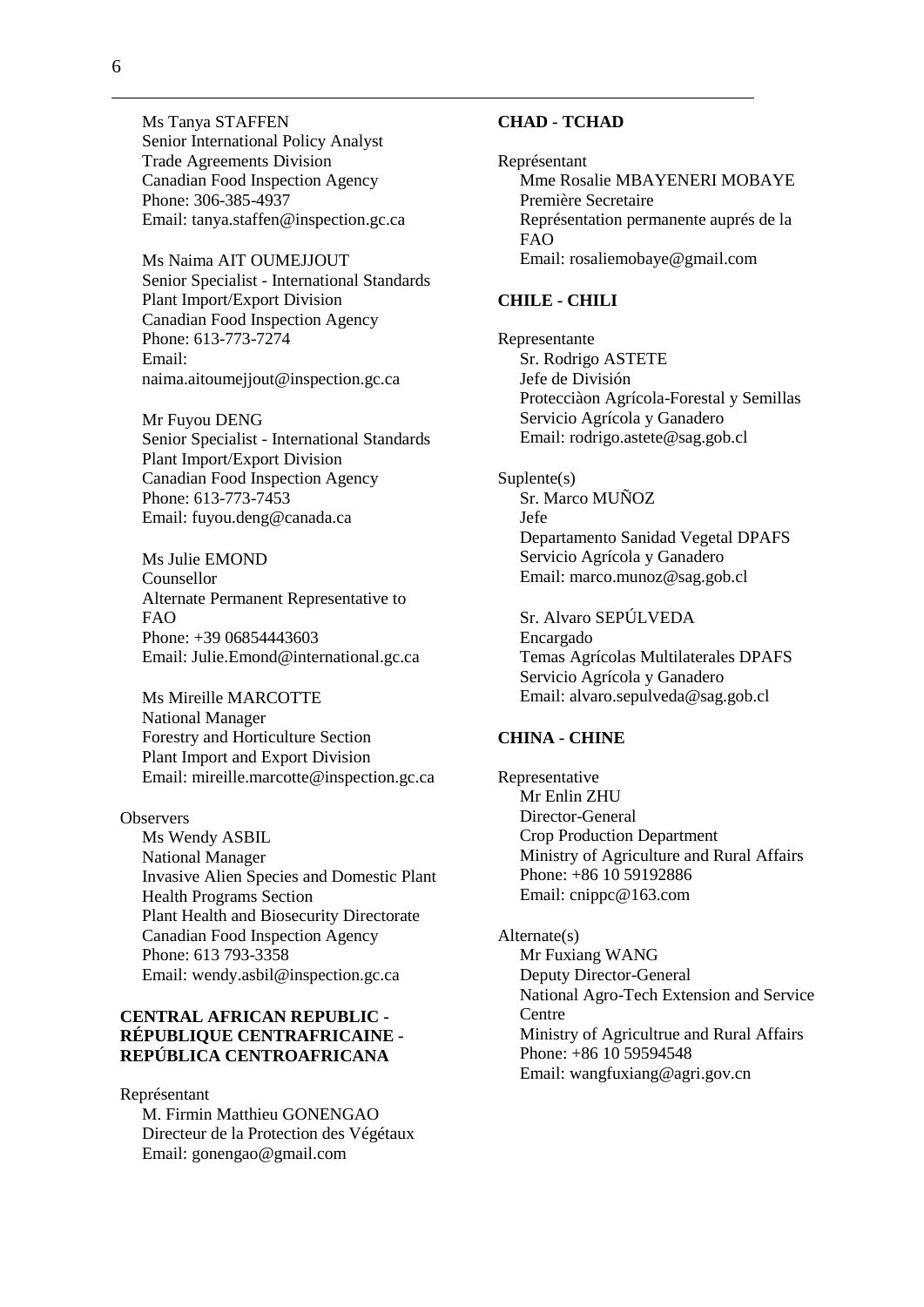Mr Yiyu WANG Deputy Director-General Department of Animial and Plant **Ouarantine** General Administration of Customs Phone: +86 10 6519 4926 Email: pqdgacc@126.com

Mr Xiaodong FENG Director of Division Plant Quarantine Division National Agro-Tech Extension and Service **Centre** Ministry of Agriculture and Rural Affairs Phone: +86 10 59194524 Email: fengxdong@agri.gov.cn

Ms Shuang QIU Deputy Director Department of Ecological Conservation and Restoration National Forestry and Grassland Administration Phone: +86 10 84238513 Email: zlsfzc@126.com

Mr Fei Lek KUOK Head of Division of Conservation of Nature Department of Green Areas and Gardens Municipal Affairs Bureau, Macao Phone: +853 88968268 Email: flkuok@iam.gov.mo

Ms Yue-hong Stephen LAI Senior Agricultural Officer Fisheries and Conservation Department Hong Kong Phone: +852 21507012 Email: stephen\_yh\_lai@afcd.goc.hk

### **COLOMBIA - COLOMBIE**

Representante Sra. Consuelo CASTRILLÓN ARIAS Profesional Ministerio de Agricultura y Desarrollo Rural Email: consuelo.castrillon@minagricultura.gov.co Suplente(s) Sr. John JAIRO ALARCÓN Profesional Ministerio de Agricultura y Desarrollo Rural Email: John.alarcon@minagricultura.gov.co

Sr. Elvin RINCÓN Asesor Ministerio de Comercio, Industria y turismo Email: erincon@mincit.gov.co

Sr. Santiago ÁVILA VENEGAS Consejero Representante Permanente Alterno ante la FAO Email: donu.roma@cancilleria.gov.co

Sra. María DE JESÚS RINCÓN VARGAS Funcionaria Oficina de Asuntos Internacionales Ministerio de Agricultura y Desarrollo Rural Email: maria.rincon@minagricultura.gov.co

Sr. William KING CÁRDENAS Director Técnico de Epidemiologia y Vigilancia Fitosanitaria Instituto Colombiano Agropecuario Email: william.king@ica.gov.co

## **CONGO**

Représentant Mme Alphonsine LOUHOUARI TOKOZABA Directrice de la protection des végétaux Point de contact officiel de la République du Congo Convention Internationale pour la Protection des Végétaux Ministère de l'Agriculture, de l' Elevage et de la Pêche Email: louhari@yahoo.fr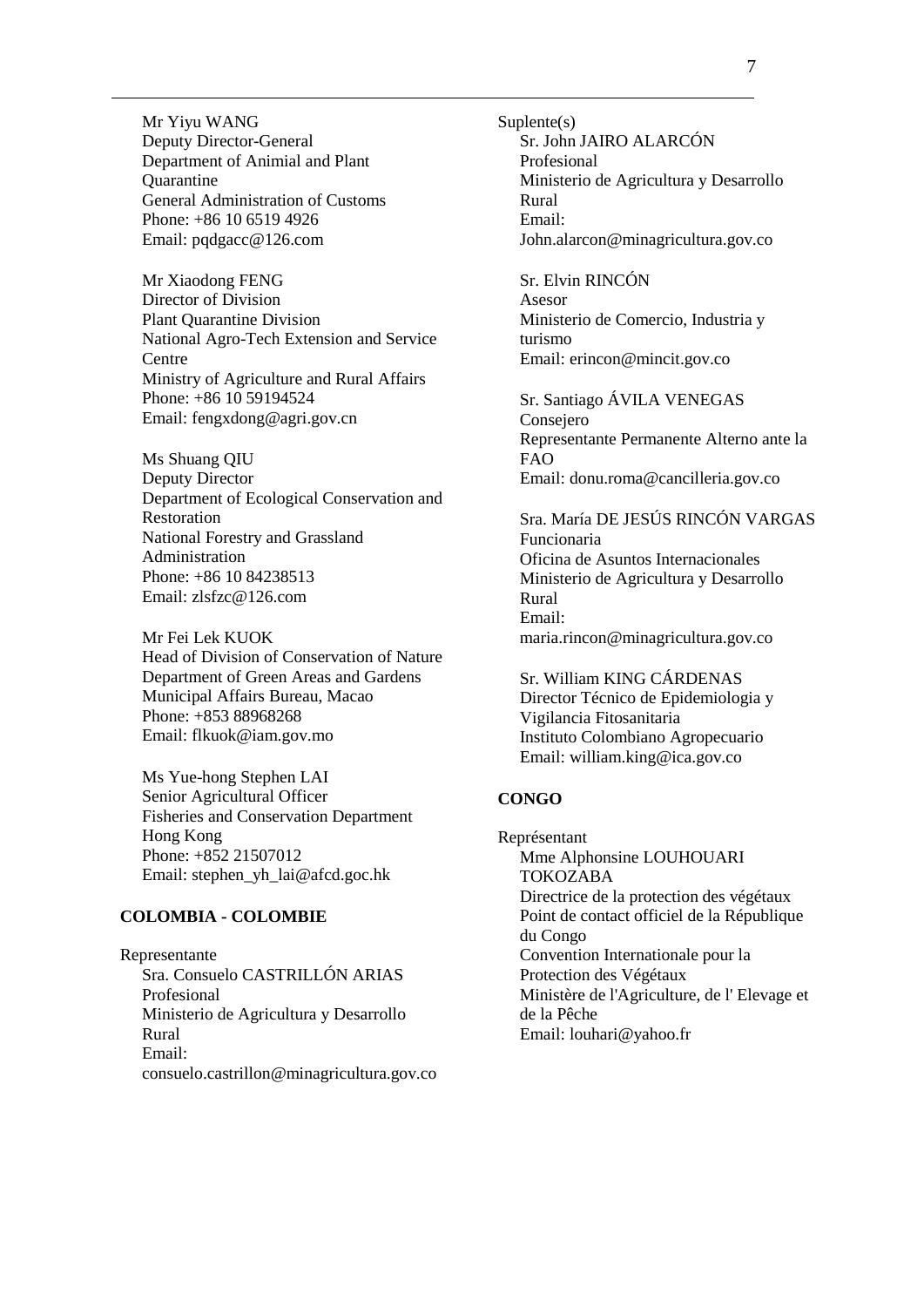## **COOK ISLANDS - ÎLES COOK - ISLAS COOK**

**Observers** Mr Ngatoko TA NGATOKO Director Biosecurity Service IPPC National Contact Point Ministry of Agriculture Email: ngatoko.ngatoko@cookislands.gov.ck

### **COSTA RICA**

Representante Sr. Nelson MOREIRA PANIAGUA Director Servicio Fitosanitario del Estado Ministerio de Agricultura y Ganadería Email: puntocontactocipf@sfe.go.cr

Suplente(s) Sr. Federico ZAMORA CORDERO Embajador Representante Permanente ante la FAO Phone: +39 351 943 7040 Email: fzamora@rree.go.cr

Sr. Hernando MORERA GONZÁLEZ Jefe de Unidad de Análisis de Riesgo de Plagas Email: hmorera@rree.go.cr

Sra. Fanny SÁNCHEZ OVIEDO Encargada Unidad de Normalización Email: fsanchez@rree.go.cr

Sra. Amarilli VILLEGAS CORDERO Ministra Consejera Representante Permanente Adjunta ante la FAO Phone: +39 331 278 8442 Email: avillegas@rree.go.cr

## **CROATIA - CROATIE - CROACIA**

Representative Ms Ksenija BISTROVIC IPPC Contact Point Croatian Agency for Agriculture and Food Email: ksenija.bistrovic@hapih.hr

#### **CUBA**

Representante Sr. Gilberto Hilario DIAZ LOPEZ Director de Sanidad Vegetal Email: direccion@sv.minag.gob.cu

#### **CYPRUS - CHYPRE - CHIPRE**

Representative Mr Marios GEORGIADES Agricultural Attaché Deputy Permanent Representative to FAO Email: mgeorgiades@da.moa.gov.cy

Alternate(s) Ms Anthemis MELIFRONIDOU Senior Produce Inspection Officer Department of Agriculture Ministry of Agriculture, Natural Resources and Environment Email: amelifronidou@da.moa.gov.cy

## **CZECHIA - TCHÉQUIE - CHEQUIA**

Representative Mr Michal HNIZDIL Head of Section Seed, Planting Material and Plant Health Central Institute for Supervising and Testing in Agriculture Email: michal.hnizdil@ukzuz.cz

Alternate(s)

Ms Tana KLAILOVA Desk Officer Section of Seed, Planting Material and Plant Health Central Institute for Supervising and Testing in Agriculture Email: tana.klailova@ukzuz.cz

Mr Jiri JILEK Counsellor Permanent Representative to FAO Email: jiri\_jilek@mzv.cz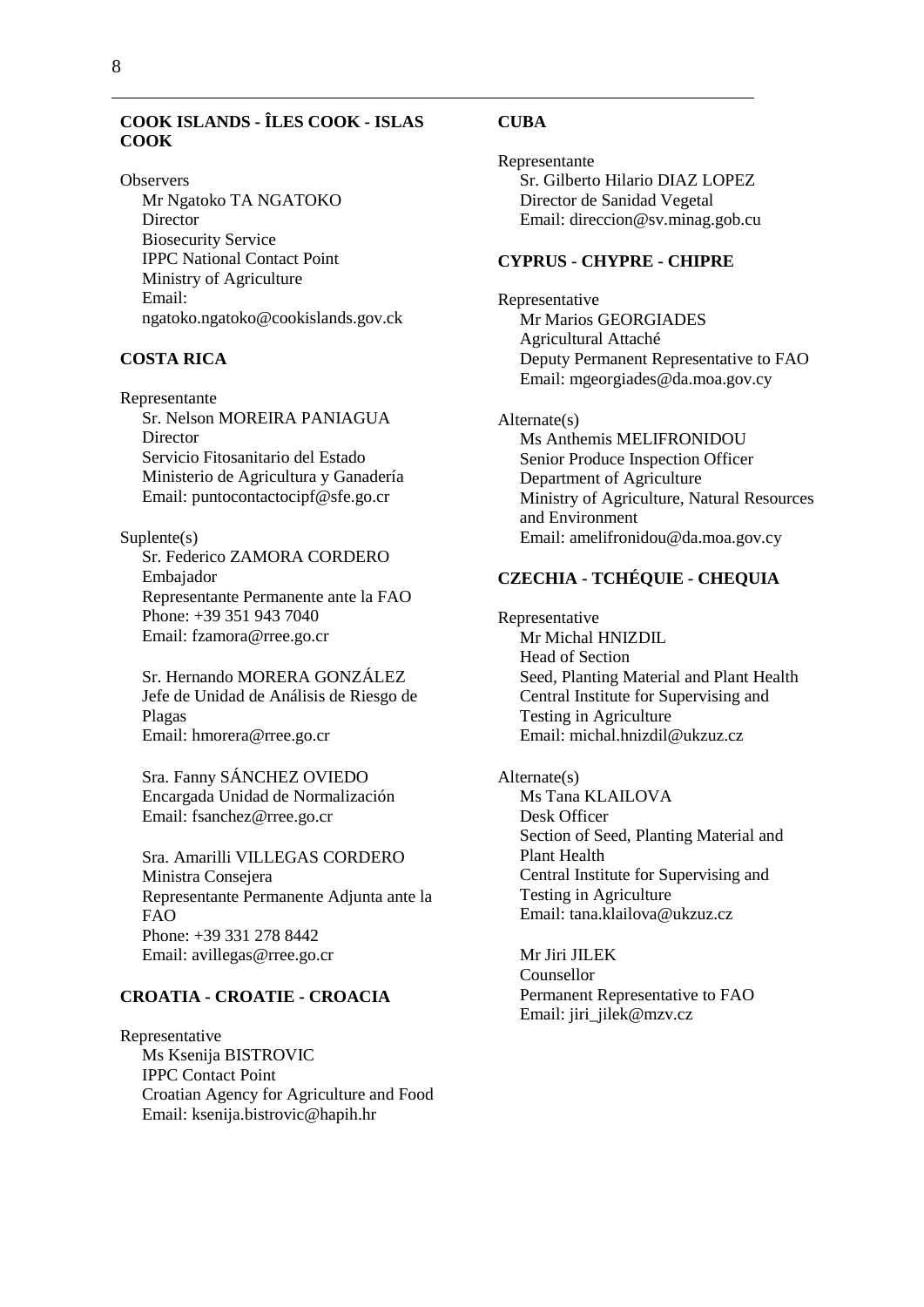#### **CÔTE D'IVOIRE**

Représentant M. N'Guessan KOUASSI Sous Directeur lÍnspection Phytosanitaire Email: ngnissan143@gmail.com

Suppléant(s) Mme Mamissi Epse KARAMOKO **COULIBALY** Chef de Service de la Protection Phytosanitaire Email: karamokomamissi@yahoo.fr

M. Kanga KOUAME Conseiller Représentant permanent adjoint auprès de la FAO Email: kcem1@yahoo.fr

M. Kambou ELOI VICTOR Premier Secrétaire Représentant permanent suppléant auprès de la FAO Email: evkambou@gmail.com

### **DEMOCRATIC REPUBLIC OF THE CONGO - RÉPUBLIQUE DÉMOCRATIQUE DU CONGO - REPÚBLICA DEMOCRÁTICA DEL CONGO**

Représentant M. Damas MAMBA MAMBA Directeur Chef de Division en Charge Cliniques des plantes Direction de la protection de Végétaux Email: damasmmb5@gmail.com

Suppléant(s) M. Justin CISHUGI MURHULA Chef de Division en Charge Cliniques des Plantes Direction de la Protection des Végétaux

M. Gauthier BUSHABU BOPE Chef de Bureau Diagnostic phytosanitaire Division cliniques des plantes Email: gauthierbush2009@yahoo.fr M. Godefroid KABALA ILUNGA Attaché d'Administration Certification Phytosanitaire Email: kabalailunga@gmail.com

#### **DENMARK - DANEMARK - DINAMARCA**

Representative Ms Lise Kjærgaard STEFFENSEN Academic Officer Danish Agricultural Agency Phone: +4561887896 Email: likste@lbst.dk

### **DOMINICAN REPUBLIC - RÉPUBLIQUE DOMINICAINE - REPÚBLICA DOMINICANA**

Representante Sra. Larissa Caridad VELOZ SANTANA Ministra Consejera Representante Permanente Alterna ante la FAO Email: larissa.veloz@rdroma.org

Suplente(s) Sra. Moira VARGAS Consejera Representante Permanente Alterna ante la FAO Email: moira.vargas@rdroma.org

Sra. Julia VICIOSO Ministra Consejera Representante Permanente Alterna ante la FAO Email: julia.vicioso@rdroma.org

## **ECUADOR - ÉQUATEUR**

Representante Sra. Mónica GALLO Coordinadora General de Sanidad Vegetal AGROCALIDAD Email: monica.gallo@agrocalidad.gob.ec

Suplente(s) Sr. Juan Fernando TINOCO Segundo Secretario Representante Permanente Alterno ante FAO Email: jtinoco@cancilleria.gob.ec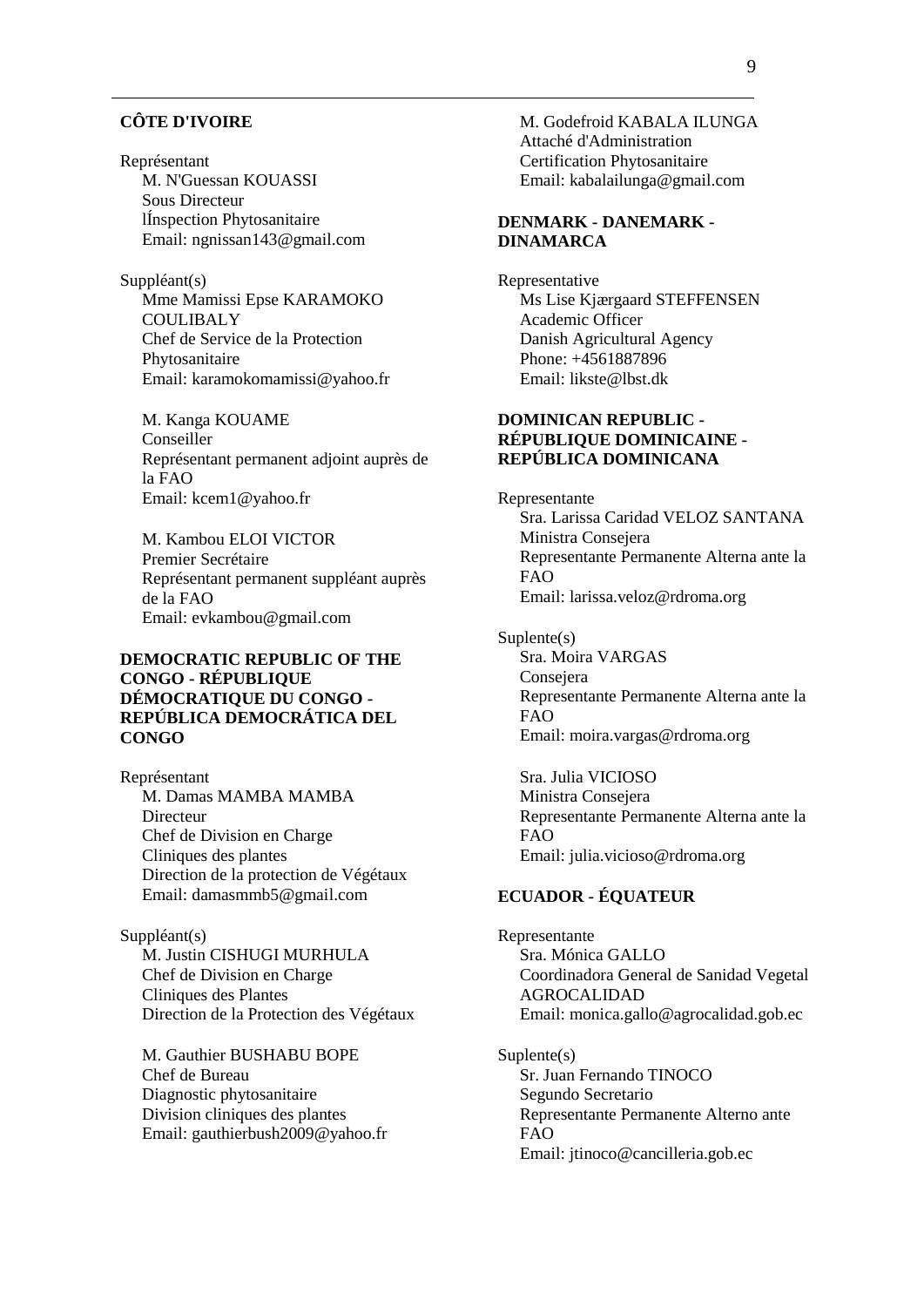Sr. Ronald MÉNDEZ Analista de Control y Seguimiento Cuarentenario Vegetal AGROCALIDAD Email: ronald.mendez@agrocalidad.gob.ec

Sr. David TELLO Analista de Certificación Fitosanitario AGROCALIDAD Email: david.tello@agrocalidad.gob.ec

Sra. Patricia LINCANGO Analista de Análisis de Riesgo de Plagas AGROCALIDAD Email: patricia.lincango@agrocalidad.gob.ec

Sra. Diana ARMENDARIZ Responsable Unidad de Relaciones Internacionales AGROCALIDAD Email: diana.armendariz@agrocalidad.gob.ec

## **EGYPT - ÉGYPTE - EGIPTO**

Representative Mr Ahmed Kamal AL ATTAR Head of National Organization for Plant Protection Ministry of Agriculture and Land Reclamation Phone: 01129477767 Email: ahmedkamal-arc@hotmail.com

#### **EL SALVADOR**

Representante Sr. Teodoro GONZÁLEZ TRUJILLO Director General de Sanidad Vegetal Ministerio de Agricultura y Ganaderia Phone: teodoro.gonzalez@gob.sv

## Suplente(s)

Sr. Elmer Eduardo LÓPEZ BONILLA Jefe de la Divisi'n de Cuarentena Animal Vegetal Ministerio de Agricultura y Ganadería

Email: elmer.lopez@mag.gob.sv

Sr. Luis Ángel HUEZO ABARCA Jefe de la Unidad de Análisis de Riesgo de Plagas Ministerio de Agricultura y Ganadería Email: luis.huezo@mag.gob.sv

## **ERITREA - ÉRYTHRÉE**

Representative Mr Tekleab MESGHENA Director General Regulatory Services Department Ministry of Agriculture

Alternate(s) Mr Said Nuredin BUSHRA **Director** Plant Resources Regulatory Division of RSD Ministry of Agriculture Email: saidnur265@gmail.com

#### **ESTONIA - ESTONIE**

Representative Ms Marge NÕMMIK Head of Plant Health Plant Health Department

> Ministry of Rural Affairs Email: marge.nommik@agri.ee

Alternate(s) Ms Ülle METSMAN Adviser Agriculture and Food Board Email: ylle.metsman@pta.agri.ee

### **EUROPEAN UNION (MEMBER ORGANIZATION) - UNION EUROPÉENNE (ORGANISATION MEMBRE) - UNIÓN EUROPEA (ORGANIZACIÓN MIEMBRO)**

Representative Ms Dorothée ANDRE Head of Unit - Plant Health Directorate General for Health and Food Safety European Commission Brussels Email: dorothee.andre@ec.europa.eu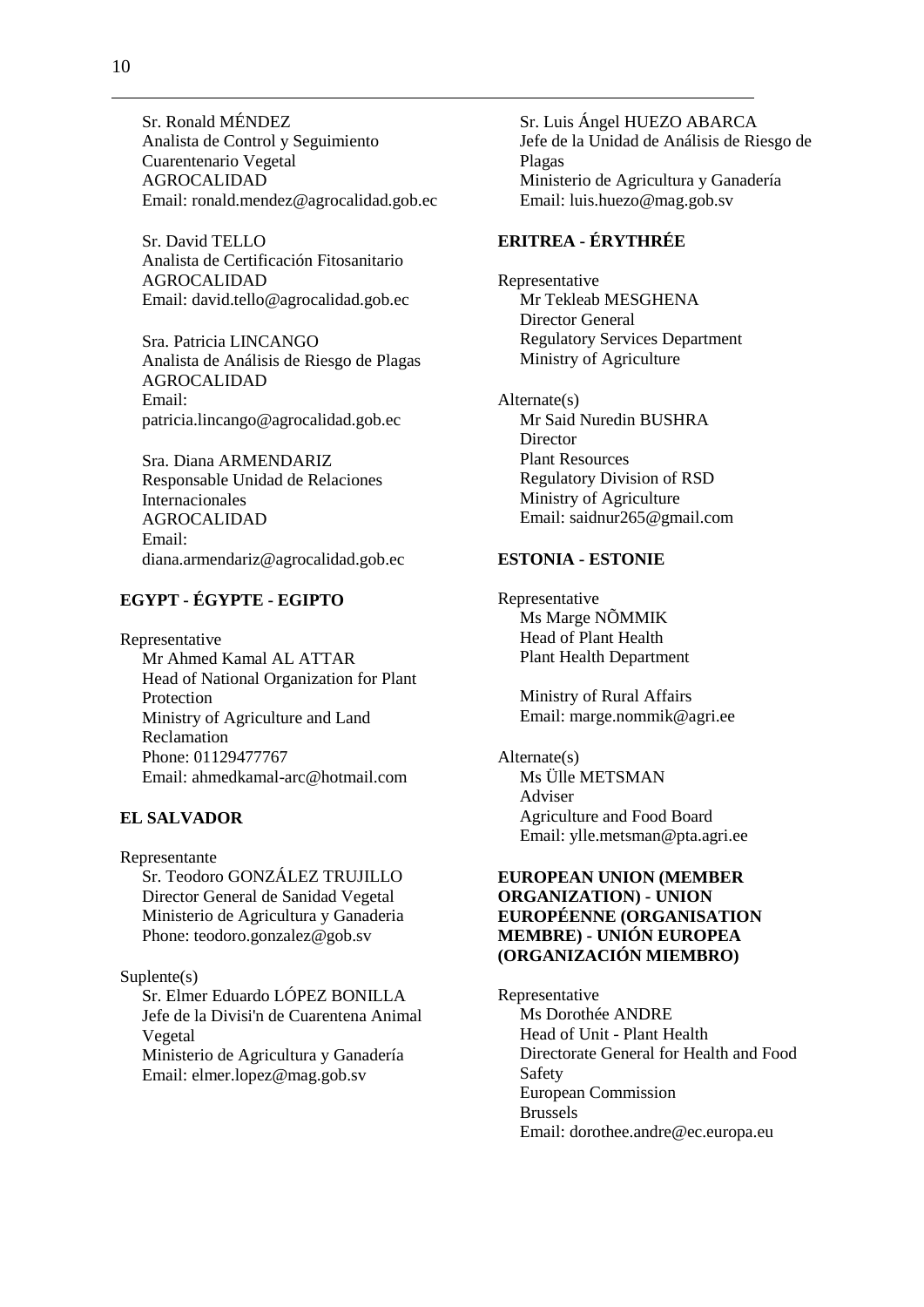Alternate(s) Mr Harry ARIJS Deputy Head of Unit Plant Health Directorate-General Health and Food Safety European Commission Brussels Email: harry.arijs@ec.europa.eu

Mr Roman VAGNER Plant Health Administrator - IPPC Desk **Officer** Directorate-General Health and Food Safety European Commission Brussels Email: roman.vagner@ec.europa.eu

Mr Damien KELLY First Secretary Eu Delegation in Rome Email: damien.kelly@eeas.europa.eu

#### **FIJI - FIDJI**

Representative Mr Surend PRATAP Acting Chief Executive Officer Biosecurity Authority of Fiji Suva Email: spratap@baf.com.fj

Alternate(s) Mr Nilesh Ami CHAND Chief Plant Protection Officer Biosecurity Authority of Fiji Suva Email: nchand@baf.com.fj

Mr Shalendra PRASAD Head of Research Ministry of Agriculture Email: shalendra.prasad@govnet.gov.fj

Mr Nitesh DATT Principal Plant Protection Officer Biosecurity Authority of Fiji Suva Email: ndatt@baf.com.fj

Mr Visoni TIMOTE Plant Pathology Adviser Email: visonit@spc.int

#### **FINLAND - FINLANDE - FINLANDIA**

Representative Ms Marja SAVONMAKY Ministerial Adviser Food Department Ministry of Agriculture and Forestry Email: marja.savonmaki@gov.fi **FRANCE - FRANCIA** Représentant M. Emmanuel KOEN Sous-Directeur de la Santé et de la protections des végétaux Service des actions sanitaires Direction générale de l'Alimentation Email:

emmanuel.koen@agriculture.gouv.fr

Suppléant(s)

Mme Laurence BOUHOT-DELDUC Experte internationale en santé des végétaux Bureau des négociations européennes et multilatérales Sous Direction de l'Europe, de l'International et de la gestion intégrée du risque Service pilotage performance sanitaire et international Direction générale de l'alimentation Email: laurence.bouhotdelduc@agriculture.gouv.fr

Mme Céline GERMAIN Cheffe du Bureau des négociations européennes et multilatérales Sous-Direction de l'Europe, de l'international et de la gestion intégrée du risque Service du pilotage de la performance sanitaire et de l'international Direction générale de l'alimentation Email: celine.germain@agriculture.gouv.fr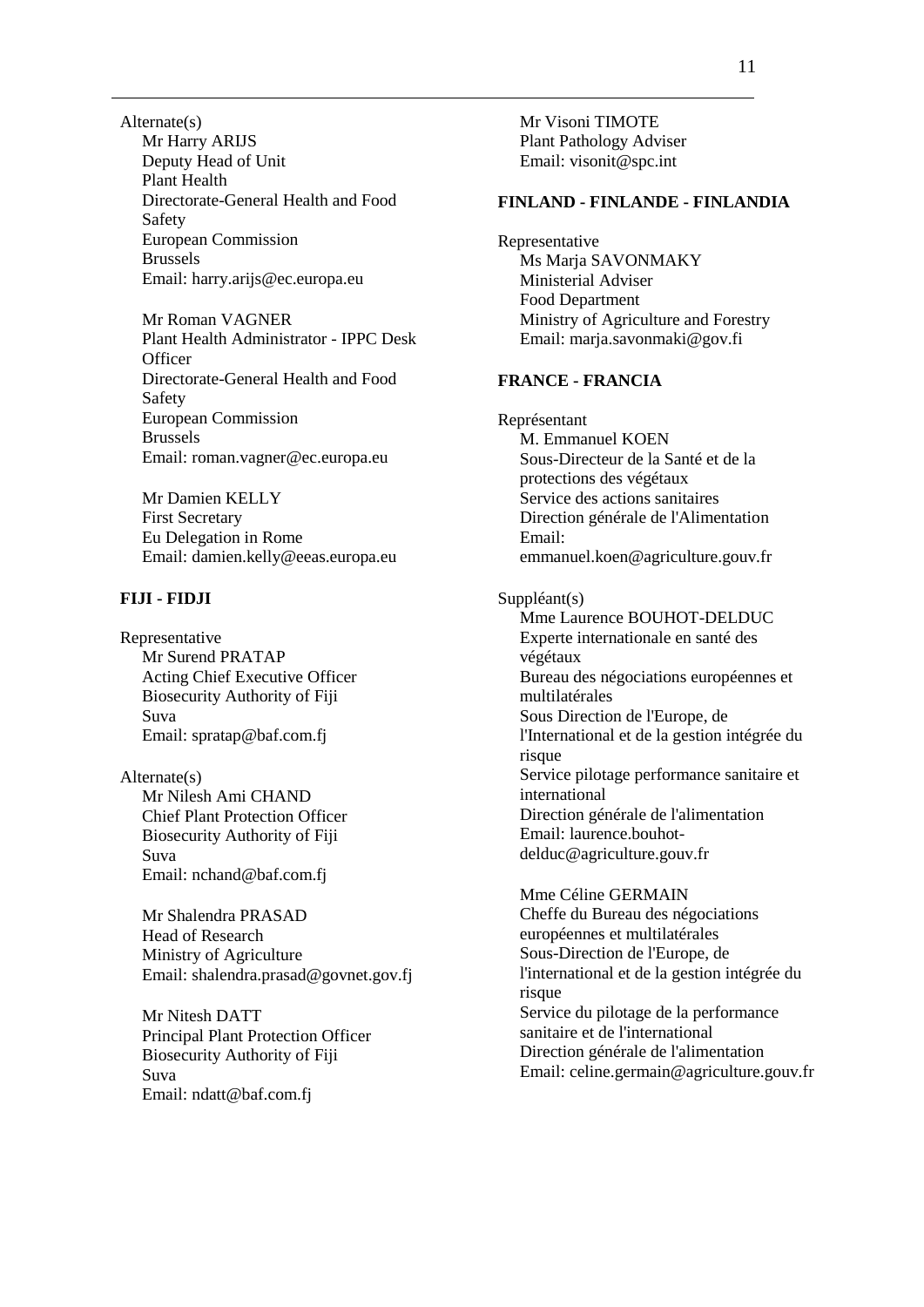M. Franck DA ROS Adjoint à la cheffe de bureau FAO et Codex Alimentarius Email: franck.da-ros@sgae.gouv.fr

M. Dominique MENON Adjoint au Chef du Bureau des exportations pays tiers Sous-direction de l'Europe, de l'international et de la gestion intégrée du risque Service du pilotage de la performance sanitaire et de l'international Direction générale de l'Alimentation Email: dominique.menon@agriculture.gouv.fr

Mme Pilar VELAZQUEZ GAZTELU Secrétariat Général du Conseil de l'Union européenne Email: pilar.velazquez@consilium.europa.eu

## **GABON - GABÓN**

Représentant Mme Séraphine Ada MINKO Ingénieur Agronome Secretaire permanente du Comité National de Gestion des Pesticides Email: minkoseraphine@yahoo.fr

Suppléant(s) M. Davy Franck NGOUESSI Ingeniéur Agronome (Phytotechnicien) Directeur des Inspections et Controles Sanitaires et Phytosanitaires Email: davyfranckn@gmail.com

Mme Shella BIKET MEBIANE Ingénieur Agronome (Phytotechnicienne) Directrice de l'Evaluation des Risques Sanitaires et Phytosanitaires Email: shellabiketmebiame@gmail.com

M. Willy GNALA MBOU Ingénieur Agronome (Phytotechnicien) Délégué Provincial de l'Ogooué Maritime Email: gnalambou@gmail.com

Mme Reine Laétitia NTSAME OVONO Ingénieur Agronome (Phytotechnicienne) Agence Gabonaise de Sécurité Alimentaire Autorité Nationale de la Protection contre les Risques Phytosanitaires Email: ovonoleticia777@gmail.com

#### **GAMBIA - GAMBIE**

Representative Mr Kebba SARR Officer in charge Plant Protection Services Yundum West Coast Region IPPC Focal Point Phone: +220 9822526 Email: kebbabsarr@gmail.com

### **GERMANY - ALLEMAGNE - ALEMANIA**

Representative Mr Thomas SCHRODER Senior Officer Federal Ministry for Food and Agriculture Division Plant Health Phone: +49 228 99 529 953 Email: thomas.schroeder@bmel.bund.de

#### Alternate(s)

Mr Bernhard Carl SCHAFER Head of Institute Julius Kuehn-Institute Institute for national and international plant health Messeweg Phone: +49 351 299 4300 Email: bernhard.carl.schaefer@juliuskuehn.de

Ms Katharina PFOHL Senior Scientist Julius Kuehn-Institute Institute for national and international plant health Phone: +49 351 299 4317 Email: katharina.pfohl@julius-kuehn.de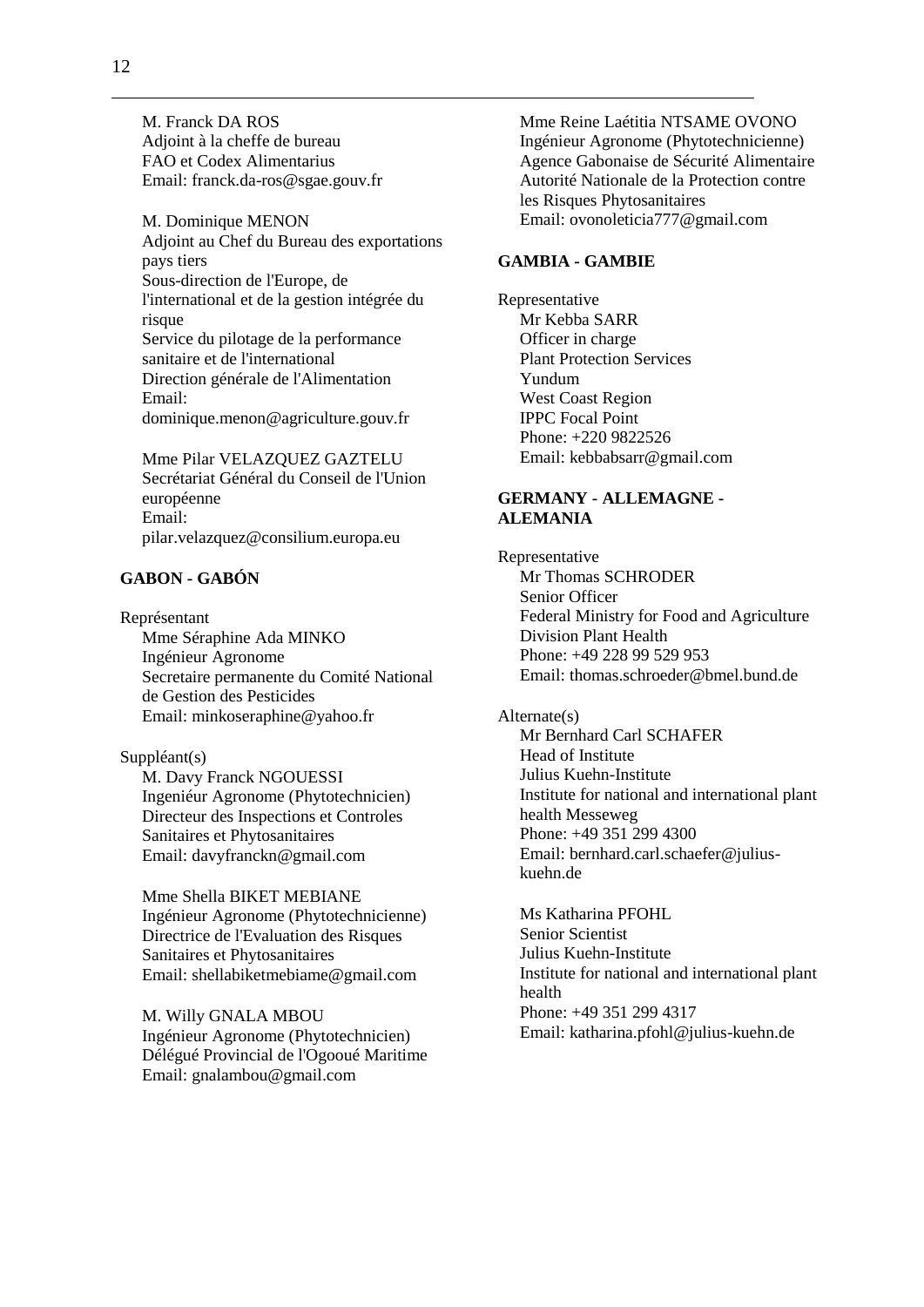Ms Anabel RITTER Senior Scientist Julius Kuehn-Institute Institute for National and International Plant Health Phone: +49 351 299 4318 Email: anabel.ritter@julius-kuehn.de

#### **GHANA**

Representative Mr Eric Bentsil QUAYE Acting Director Plant Protection and Regulatory Services Directorate Ministry of Food and Agriculture Phone: +233209793292 Email: bequaye18@yahoo.co.uk

#### Alternate(s)

Mr Raymond ETU Plant Protectionist Phone: +233244889389 Email: etuprymus@yahoo.com

Mr William LAMPTEY Plant Protectionist Phone: +233244889389 Email: williamlamptey36@gmail.com ; williamlamptey26@gmail.com

Mr Eric DZIMADO Plant protectionist Phone: +233244889389 Email: agabusm2@gmail.com

Ms Hannah SERWA Plant Protectionist Phone: +233244889389 Email: potosh2004@yahoo.com

Mr Kwasi WIH Plant Protectinist Phone: +233244889389 Email: kwasiwih1966@gmail.com

Mr George LARBI Email: nichotei@yahoo.com

Mr Robert QUARSHIE Email: robertquarshie@yahoo.com

### **GREECE - GRÈCE - GRECIA**

Representative Ms Annoula MAVRIDOU Head of the National Plant Protection Organization (NPPO) Ministry of Rural Development and Food Email: amavridou@minagric.gr

Alternate(s) Ms Stavroula IOANNIDOU Regulatory Expert on Plant Health Ministry of Rural Development and Food Email: stioannidou@minagric.gr

### **GUATEMALA**

Representante Sr. Jorge GÓMEZ Director de Sanidad Vegetal Ministerio de Agricultura Ganadería y Alimentación Phone: + 502 58582517 Email: magec2007@gmail.com

Suplente(s) Sra. Bárbara ARGUETA Encargada de Sección de Protección Agrícola Ministerio de Agricultura, Ganadería y Alimentación Phone: + 502 5961 6060 Email: bmargueta@maga.gob.gt

Sr. Humberto MALDONADO CÁCERES Asesor de Medidas Sanitarias y Fitosanitarias Dirección de Administración del Comercio Exterior Viceministerio de Integración y Comercio Exterior Phone: +502 5016 1576 Email: hmaldonado@mineco.gob.gt

#### **GUYANA**

Representative Mr Brian SEARS Assistant Chief Executive Officer National Agricultural Research and Extension Institute (NAREI) Ministry of Agriculture Email: nppogy@gmail.com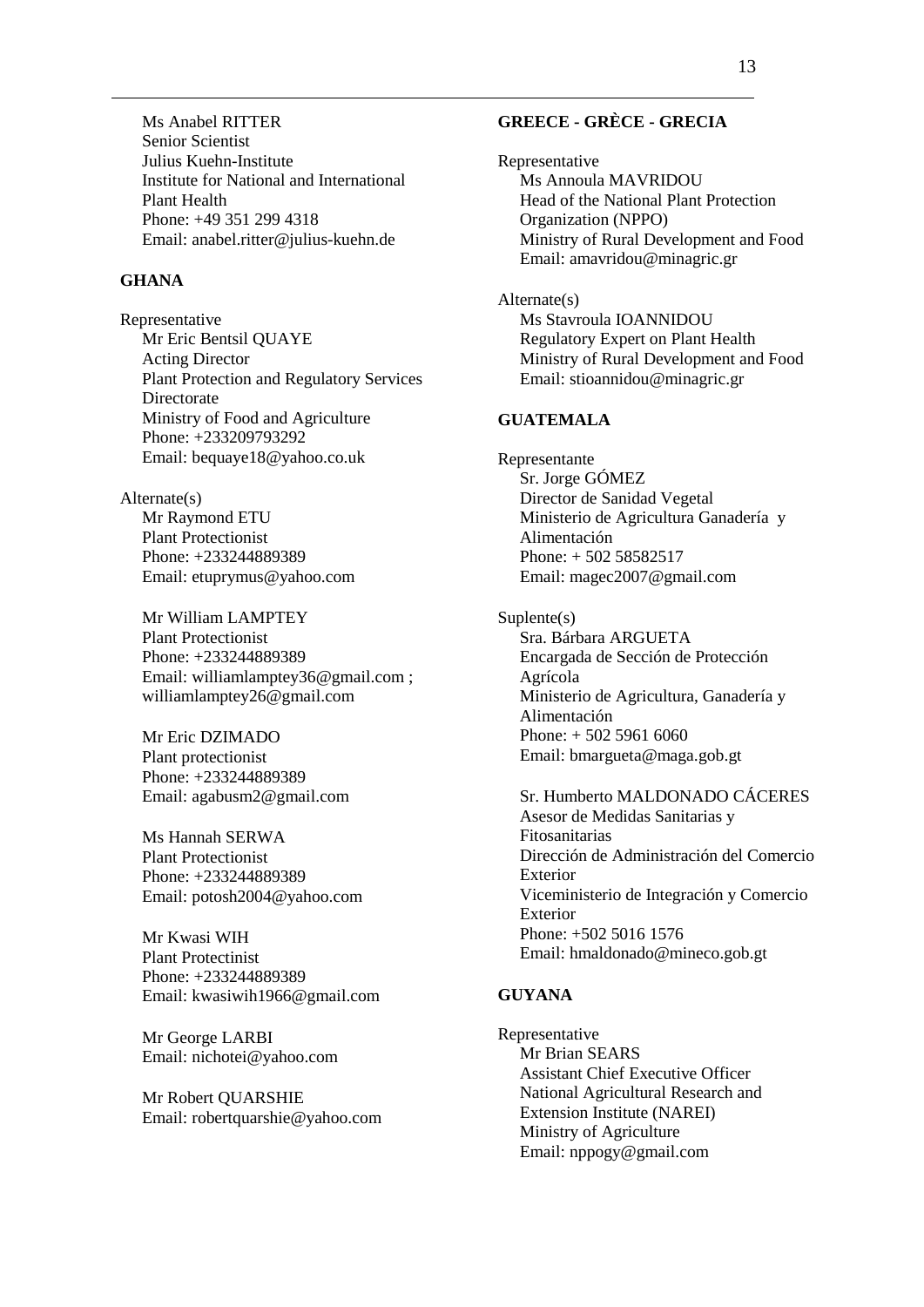## **HUNGARY - HONGRIE - HUNGRÍA**

Representative Ms Angéla BODOR-ZANKER Phytosanitary Expert IPPC contact point of Hungary National Food Chain Safety Office Email: zankera@nebih.gov.hu

### **INDONESIA - INDONÉSIE**

Representative Ms Ida Ayu RATIH Agriculture Attache Alternate Permanent Representative to FAO Phone: 347350167 Email: attani.roma@kemlu.go.id

Alternate(s)

Mr Selamet SELAMET Sub Coordinator for Cooperation Ministry of Agriculture Email: slmt\_quarantine@yahoo.co.id

Ms Gina Yolanda SARI Analyst for Plant Quarantine Ministry of Agriculture Email: gina.yolandasari@gmail.com

#### **IRAQ**

Representative Mr Hassan LINO Iraqi NPPO DG Email: hasaanmoomin@gmail.com

Alternate(s) Mr Sadek ABBASS Chief Agronomist Assistance Country Editor Email: sadekabbass@yahoo.com

Mr Nazar MERZAH Chief Agronomist Assistance Country Editor Email: nazar.rashid2013@gmail.com

#### **IRELAND - IRLANDE - IRLANDA**

Representative Mr Liam FINNEGAN National Plant Protection Organisation of Ireland Agriculture Inspector Phone: +35315058784 Email: liam.finnegan@agriculture.gov.ie

Alternate(s) Mr Oliver MCEVOY National Plant Protection Organisation of Ireland Agriculture Inspector Phone: +353 1 5058750 Email: oliver.mcevoy@agriculture.gov.ie

#### **ISRAEL - ISRAËL**

Representative Ms Shlomit ZITONI Acting Director The Plant Protection and Inspection **Services** Ministry of Agriculture and Rural Development Phone: 972-50-6241748 Email: shlomitz@moag.gov.il

# Alternate(s)

Mr David OPATOWSKI Minister Counsellor Agricultural Affairs Mission of Israel to the EU Phone: +32-4-999 345 34 Email: davido@moag.gov.il ; agriculture@brussels.mfa.gov.il

### **ITALY - ITALIE - ITALIA**

Representative Mr Federico SÒRGONI **Official** Central Phytosanitary Office Ministry of Agricultural, Food and Forestry Policies Email: f.sorgoni@politicheagricole.it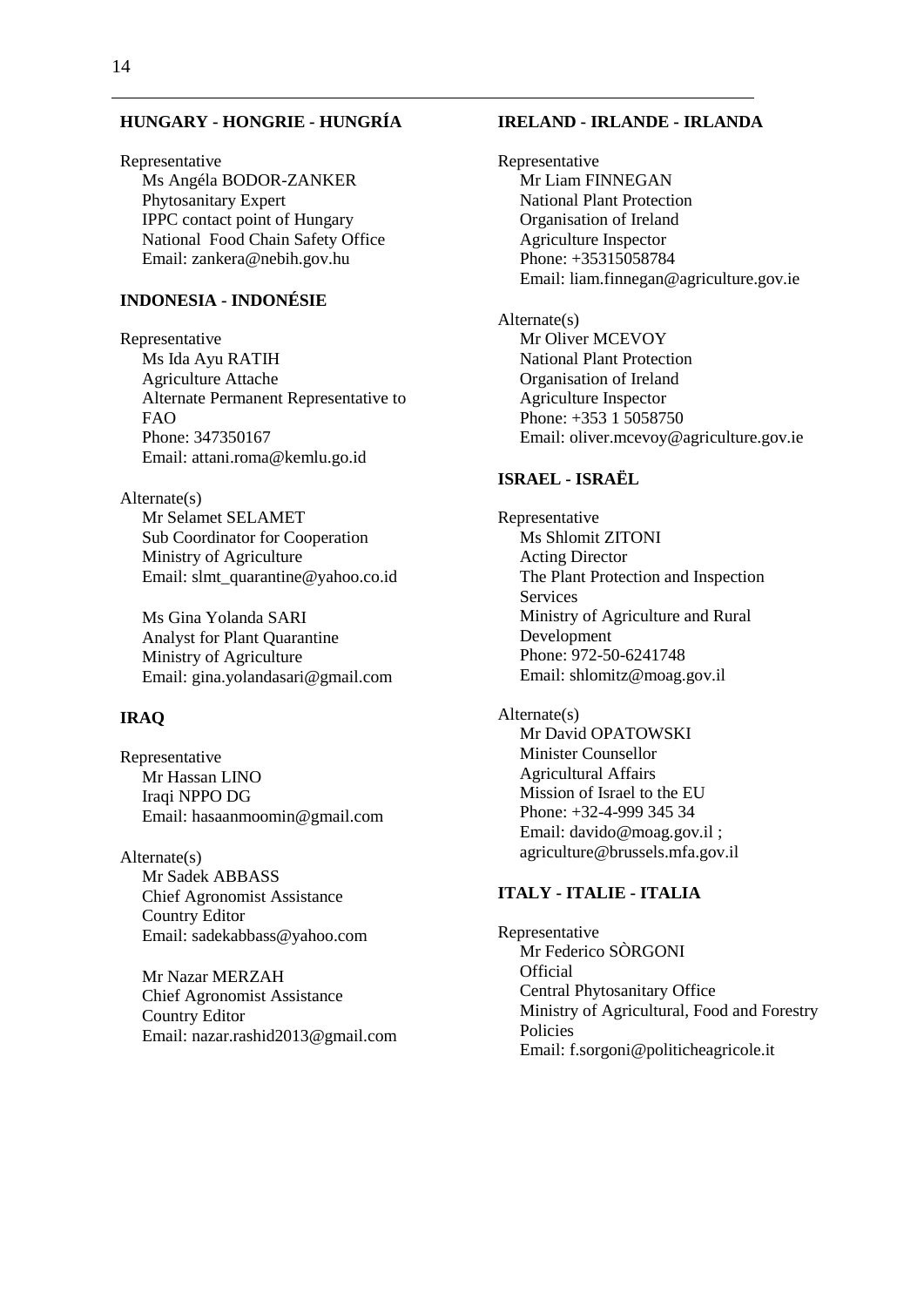Alternate(s) Mr Carlo Francesco CESARONI **Official** Central Phytosanitary Office Ministry of Agricultural, Food and Forestry Policies Email: cf.cesaroni@politicheagricole.it

Ms Mariangela CIAMPITTI **Official** National Phytosanitary Office Lombardy Region Email: mariangela\_ciampitti@regione.lombardia.it

### **JAMAICA - JAMAÏQUE**

Representative

Ms Sanniel WILSON-GRAHAM Chief Plant Quarantine Produce Inspector Head of National Plant Protection **Organisation** Ministry of Agriculture and Fisheries Phone: 1876-977-6401/0637 Email: sanniel.wilson@moa.gov.jm

Alternate(s)

Mr Damian ROWE Senior Plant Quarantine Produce Inspector Head of National Plant Protection **Organisation** Ministry of Agriculture and Fisheries

Ms La-Tanya RICHARDS Manager Pest Risk Analyst National Plant Protection Organisation Ministry of Agriculture and Fisheries

## **JAPAN - JAPON - JAPÓN**

Representative Mr Hirofumi UCHIDA **Director** International Affairs Office Plant Protection Division Food Safety and Consumer Affairs Bureau Ministry of Agriculture, Forestry and Fisheries Email: ippc\_contact@maff.go.jp

Alternate(s) Mr Takasumi NARUO Senior Researcher Research Division Yokohama Plant Protection Station Ministry of Agriculture, Forestry and Fisheries Email: takasumi\_naruo930@maff.go.jp

Mr Teppei SHIGEMI Deputy Director International Affairs Office Plant Protection Division Food Safety and Consumer Affairs Bureau Ministry of Agriculture, Forestry and Fisheries Email: teppei\_shigemi780@maff.go.jp

Mr Yosuke YAMAGUCHI Technical officer International Affairs Office Plant Protection Division Food Safety and Consumer Affairs Bureau Ministry of Agriculture, Forestry and Fisheries Email: yosuke\_yamaguchi930@maff.go.jp

### **JORDAN - JORDANIE - JORDANIA**

Representative Ms Abeer TAYYEM Head of Phytosanitary Section Ministry of Agriculture of Jordan Email: bushrajo@yahoo.com

### **KENYA**

Representative Mr Theophilus MWENDWA MUTUI The Managing Director Kephis Email: director@kephis.org

Alternate(s) Mr Isaac MACHARIA General Manager Phytosanitary Services Ministry of Agriculture, Livestock, Fisheries and Cooperatives Email: macharia.isaac@kephis.org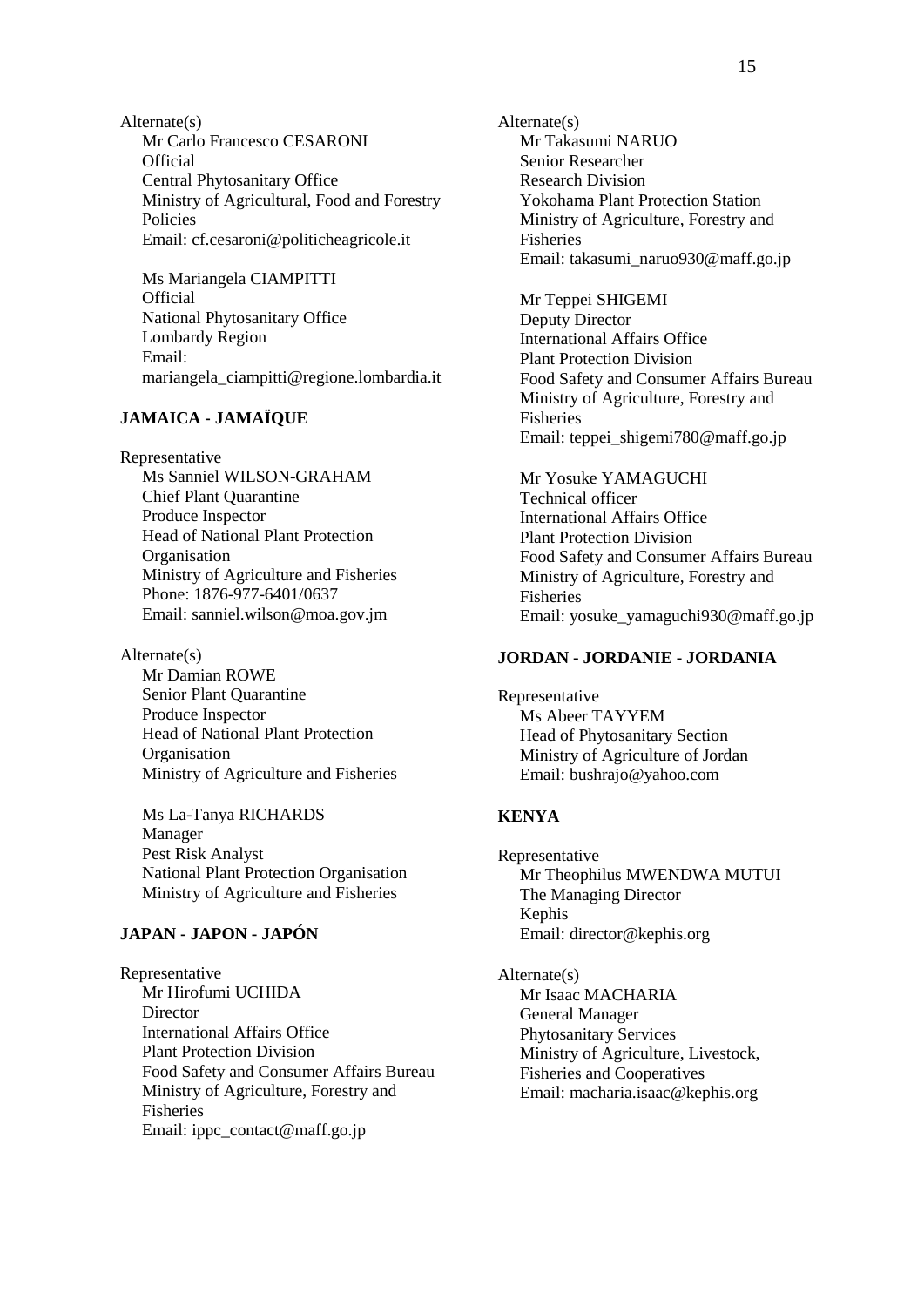#### **KUWAIT - KOWEÏT**

#### Representative

Ms Fatimah Ahmad AL KANDARI Head of the Department Plant Protection Researches Public Authority of Agriculture Affairs & Fish Resources Email: dr.f.a.h.alkanderi@gmail.com

Alternate(s) Ms Amnah Mohammed HAMZA Biology Researcher Public Authority of Agriculture Affairs & Fish Resources Kuwait Email: amnah.kw.paaf@hotmail.com

#### **LATVIA - LETTONIE - LETONIA**

Representative Ms Gunita SKUPELE Director of the Plant Quarantine Department State Plant Protection Service Phone: +371 67550931 Email: gunita.skupele@vaad.gov.lv

## **LITHUANIA - LITUANIE - LITUANIA**

Representative Ms Rasa ZITKUVIENE Head of the Phytosanitary Division State Plant Service Ministry of Agriculture Phone: +370 61304926 Email: rasa.zitkuviene@vatzum.lt

Alternate(s) Ms Rasa RIMKUTE Deputy Director State Plant Service Ministry of Agriculture Phone: +370 68782580 Email: rasa.rimkute@vatzum.lt Mr Tomas VAISTARAS Chief Specialist Department of Sustainable Agricultural Production and Food Industry Crop Production and Green Technologies Ministry of Agriculture Phone: +370 52391157 Email: tomas.vaistaras@zum.ly ; zum@zum.lt

## **MADAGASCAR**

Représentant Mme Nomenjanahary Saholy RAMILIARIJAONA Directrice de la Protection des Végétaux Point de contact officiel National à la CIPV Ministère de l'Agriculture et de l'Elevage Phone: +261 34 05 612 25 Email: dpvmadagascar@gmail.com

## Suppléant(s)

Mme Onipatsa Helinoro TIANAMAHEFA Chargé d'Affaires auprès de l'Ambassade de Madagascar en Italie Phone: +39 329724 8585 Email: otianamahefa@gmail.com

#### **MALAWI**

Representative Mr David KAMANGIRA Senior Deputy Director Agricultural Research Services and IPPC Contact Point Department of Agricultural Research Services Lilongwe Email: davidkamangira1@gmail.com

Alternate(s) Ms Elisa MAZUMA Deputy Director of Agricultural Research Plant Protection Lilongwe Email: elisamazuma@gmail.com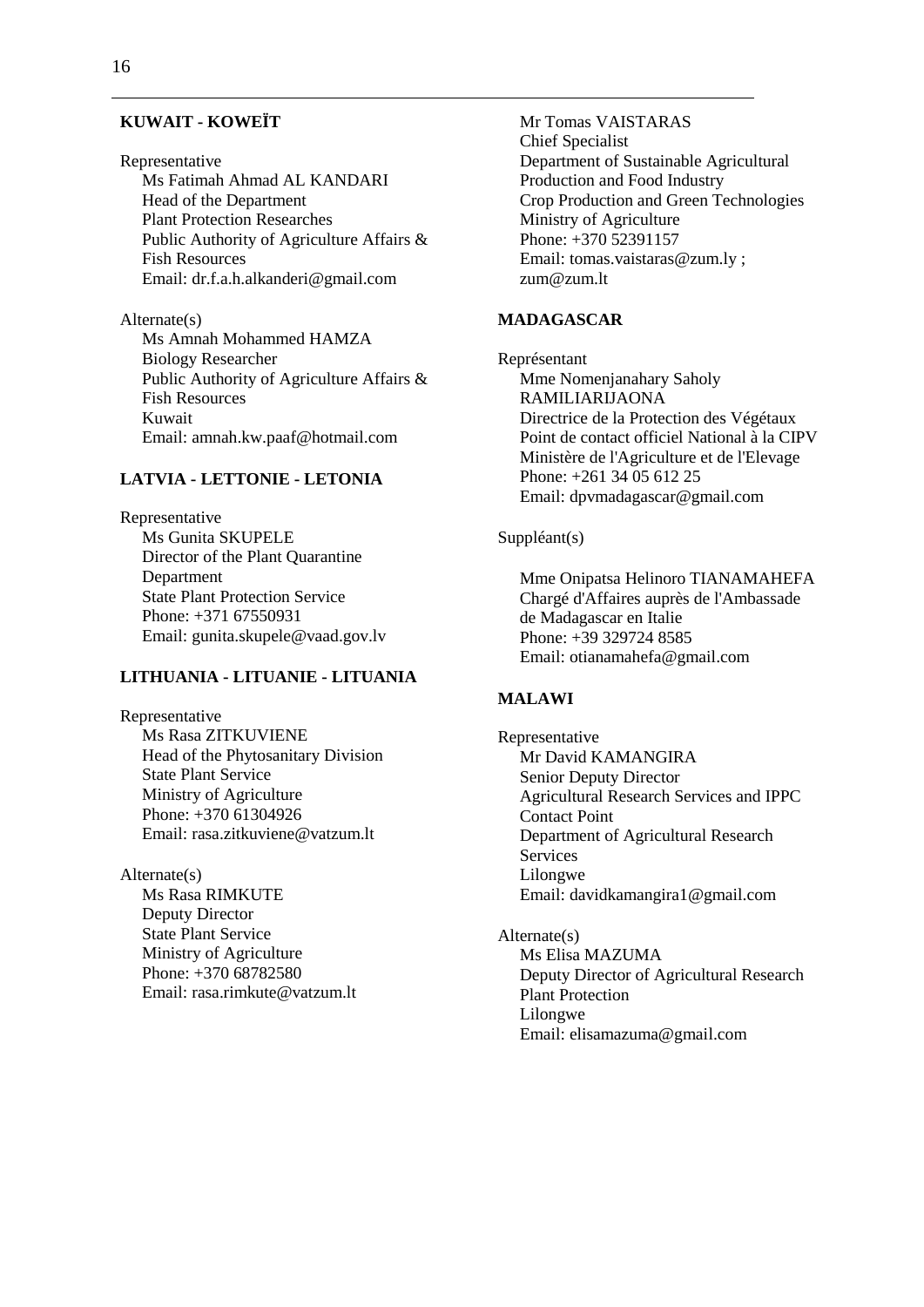#### **MALAYSIA - MALAISIE - MALASIA**

Representative Ms Nor Sam ALWI Acting Deputy Director General of Agriculture Management and Regulatory Department of Agriculture Email: norsam@doa.gov.my

Alternate(s) Ms Rosmawati SELAMAT **Director** Plant Biosecurity Division Department of Agriculture Email: rosmawatis@doa.gov.my

Mr Arizal ARSHAD Deputy Director Plant Biosecurity Division Department of Agriculture Email: arizal@doa.gov.my

## **MALI - MALÍ**

Représentant M. Demba DIALLO Directeur général Office de la Protection des Végétaux Point focal de la Convention de Protection des Végétaux Email: demba.diallom@gmail.com

Suppléant(s) M. Aly COULIBALY Ambassadeur Représentant permanent auprès de la FAO Phone: 3332359070 Email: alicoulibaly@gmail.com

Mme Halimatou TRAORE KONE Deuxième Conseiller Représentante permanente adjointe auprès de la FAO Phone: 3510521750 Email: halimatoutraore@yahoo.fr

### **MALTA - MALTE**

Representative Mr Andre SCIBERRAS Senior Scientific Officer Email: andre.a.sciberras@gov.mt

#### **MAURITANIA - MAURITANIE**

Représentant Mr Sidi Mohamad ALQASIM Directeur de la Protection des Végétaux Point Focal de la CIPV Ministère de l' Agriculture Email: ouldelghassemsidi@yahoo.fr

**Observateurs** Mr Adam Abdullah BARI Acting technical advisor for plant protection division Email: Fcbreeding10@gmail.com

Mr Mohamad Sidna Ali SAGHIRI Head of Agricultural Pests Combatting Plant Protection Department Email: Msa.saghiri@gmail.com

### **MAURITIUS - MAURICE - MAURICIO**

Representative Ms P. PEERTHUM Acting Principal Scientific Officer National Plant Protection Office Agricultural Services Ministry of AgroIndustry and Food Security Email: peerthumpratima@gmail.com : pratima.peerthum@yahoo.com

Alternate(s) Ms C. IP KIUM CHONG Scientific Officer National Plant Protection Office Agricultural Services Ministry of AgroIndustry and Food Security Email: christine.ip888@gmail.com

Ms S. JAWAHEER-UNATHRAS Scientific Officer National Plant Protection Office Agricultural Services Ministry of AgroIndustry and Food Security Email: moa\_pathology@govmu.org ; sajawaheer@gmail.com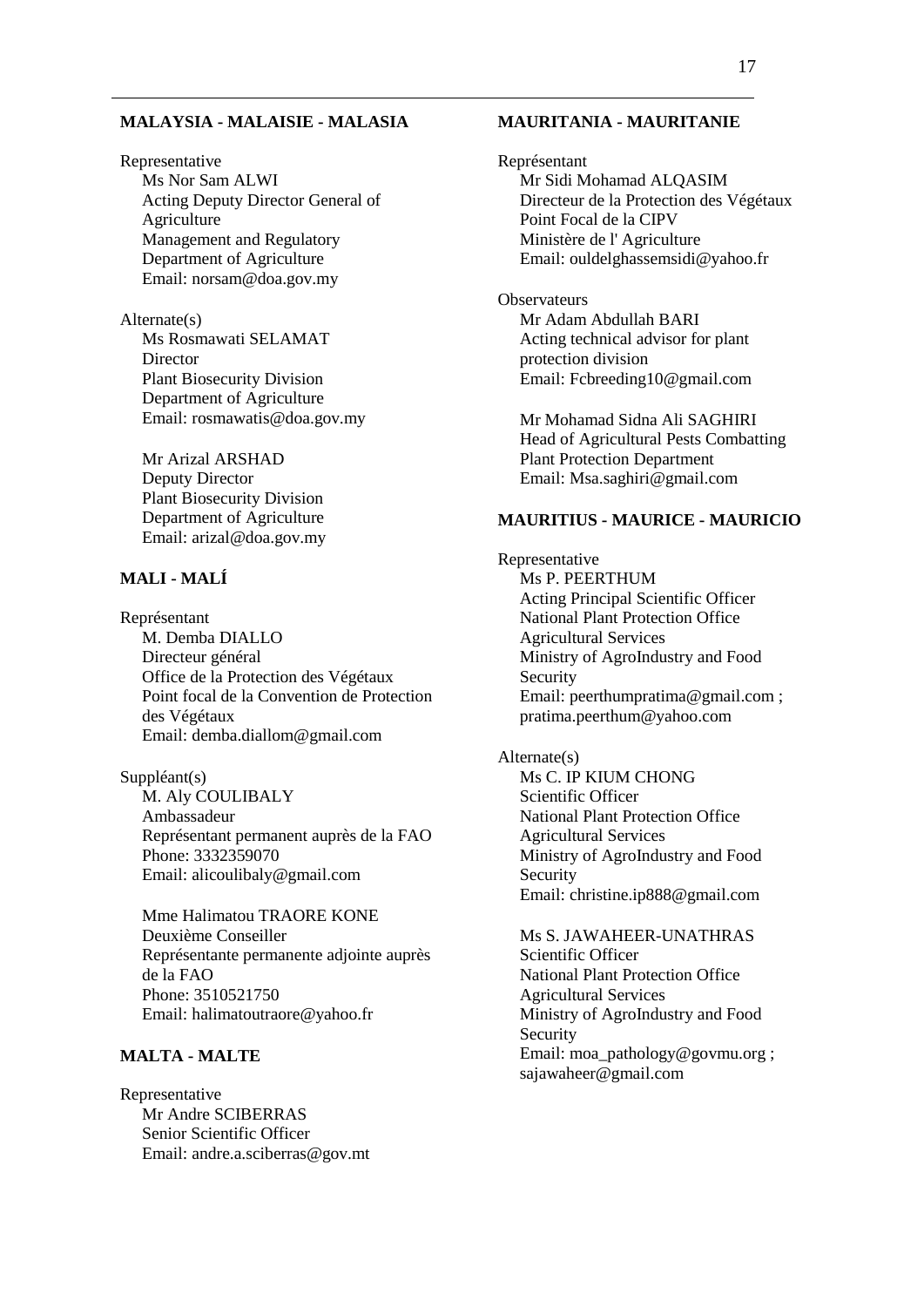Mr Fazal MAUDARBACCUS Principal Research Scientist Plant Pathology Division FAREI Ministry of AgroIndustry and Food Security Email: farei@intnet.mu

Ms Lalini UNMOLE Principal Research Scientist Entomology Division FAREI Ministry of AgroIndustry and Food Security Email: farei@intnet.mu ; entomology@farei.mu

## **MEXICO - MEXIQUE - MÉXICO**

Representante

Sr. Jose Luis DELGADO CRESPO Consejero Representante Permanente adjunto ante la FAO Email: jldelgado@sre.gob.mx

Suplente(s) Sr. Javier TRUJILLO Director General de Sanidad Vegetal Secretaría de Agricultura y Desarrollo Rural Phone: +525559051000 Email: [trujillo@senasica.gob.mx](mailto:trujillo@senasica.gob.mx)

Sr. Guillermo SANTIAGO MARTÍNEZ Director del Centro Nacional de Referencia Fitosanitaria Servicio Nacional de Sanidad, Inocuidad y Calidad Agroalimentaria Email: guillermo.santiago@senasica.gob.mx

Sra. Ana Lilia MONTEALEGRE LARA Subdirectora de Armonización y Evaluación Internacional Servicio Nacional de Sanidad, Inocuidad y Calidad Agroalimentaria Email: ana.montealegre@senasica.gob.mx

Sra. Daniela Alejandra BOCANEGRA FLORES Programa Operativo de Diagnóstico VEF-Análisis de Riesgo Servicio Nacional de Sanidad, Inocuidad y Calidad Agroalimentaria Email: daniela.bocanegra.i@senasica.gob.mx

### **MOROCCO - MAROC - MARRUECOS**

Représentant M. Dris BARIK Chef de la Division Protection des Végétaux á l' Office National de Sécurité Sanitaire des Produits Alimentaires (ONSSA) Point Focal du Maroc auprès de la CIPV Email: dris.barik@onssa.gov.ma

Suppléant(s) M. Khalis ATLASSI Ministre plénipotentiaire Représentant permanent suppléant auprès de la FAO Email: multilaterale1roma@maec.gov.ma

Mme Ilham TETO Secrétaire Représentant permanent suppléant auprès de la FAO Email: multilaterale2roma@maec.gov.ma

Mme Aziza EL YAEGOUBI Cadre au sein du Service de la Protection du Patrimoine Végétal Office National de Sécurité Sanitaire des Produits Alimentaires (ONSSA)

#### **MOZAMBIQUE**

Representative Mr António CHAMUENE Entomologo Investigador Principal Programa de Proteccao de Plantas no IIAM Phone: +258-849082811 Email: chamuene@gmail.com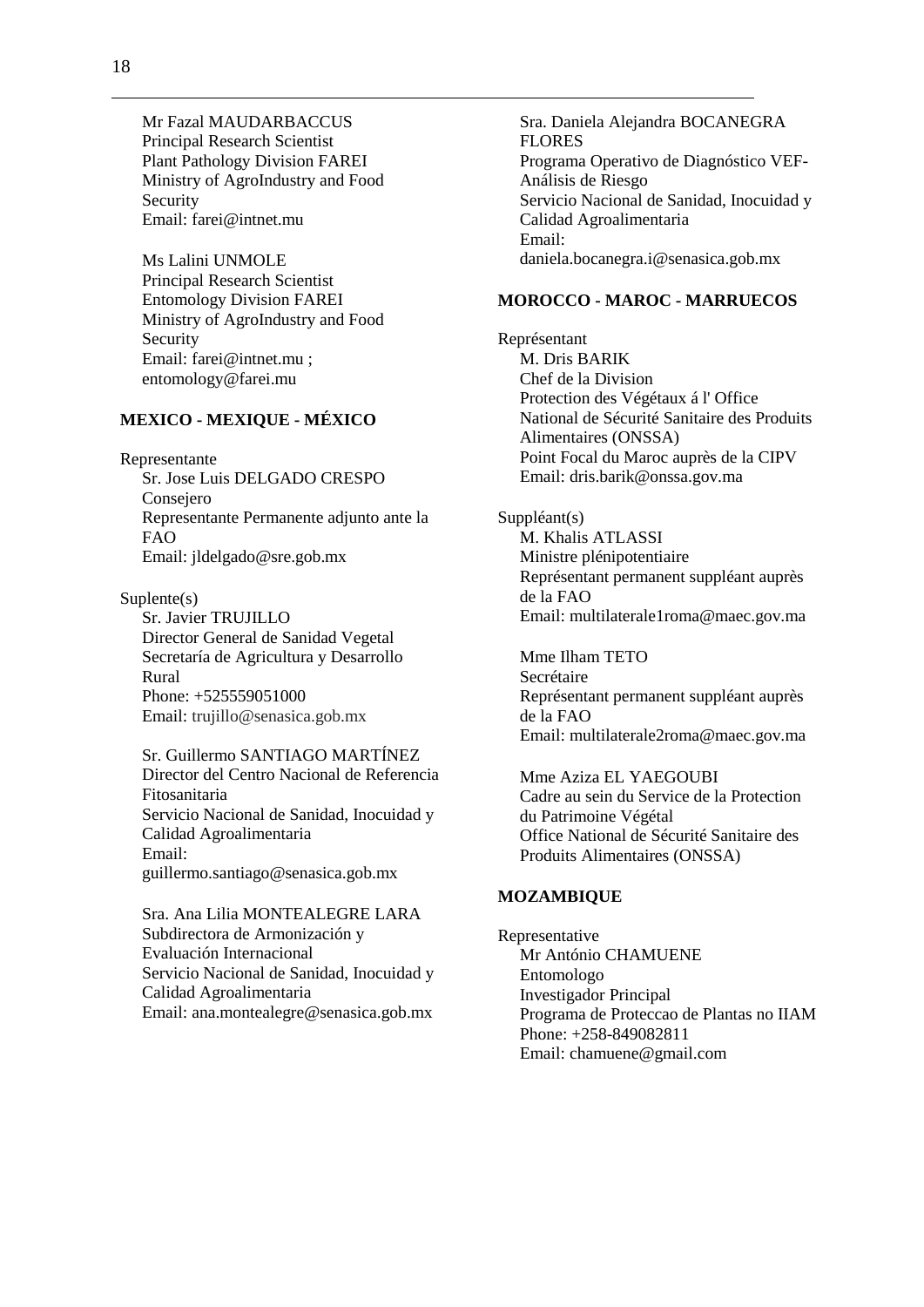Alternate(s) Ms Susana Ismael FERNANDES Assistant researcher Plant pathologist Email: s.v.fernandes@hotmail.com

Mr Hipólito MALIA Agrônomo Department of Agronomy Agricultural Research Institute of Mozambique IIAM Email: litomalia@gmail.com

#### **NAMIBIA - NAMIBIE**

Representative Ms Margaret MILINGA MATENGU Ministry of Agriculture, Water and land Reform Email: margaretmatengu@yahoo.com

## **NETHERLANDS - PAYS-BAS - PAÍSES BAJOS**

Representative Mr Marco TRAA Chief plant Protection Officer Ministry of Agriculture, Nature and Food **Ouality** The Hague Email: m.j.w.traa@minlnv.nl

Alternate(s) Ms Patricia DE VRIES-VAN LOON Chief Plant Health Officer Third Countries Ministry of Agriculture, Nature and Food **Ouality** Email: p.m.b.vanloon@minlnv.nl

Mr Thorwald GEUZE Senior Plant Health Officer Netherlands Food and Consumer Product Safety Authority (NVWA) Email: t.geuze@nvwa.nl

### **NEW ZEALAND - NOUVELLE-ZÉLANDE - NUEVA ZELANDIA**

Representative Mr Thomson PETER Director Animal and Plant Health Biosecurity New Zealand Ministry for Primary Industries Email: peter.thomson@mpi.govt.nz

Alternate(s) Ms Lihong ZHU Portfolio Manager IPPC (IPPC Contact Point) International Policy Policy and Trade Ministry for Primary Industries Email: lihong.zhu@mpi.govt.nz

Ms Joanne WILSON Principal Adviser Animal and Plant Health Biosecurity New Zealand Ministry for Primary Industries

Email: joanne.wilson@mpi.govt.nz

Ms Preet PARMAR Senior Policy Analyst International Policy Policy and Trade Ministry for Primary Industries Email: preet.parmar@mpi.govt.nz

Mr George GILL Principal Adviser Plant Health Biosecurity Surveillance and Incursion Biosecurity New Zealand Ministry for Primary Industries Email: george.gill@mpi.govt.nz

### **NICARAGUA**

Representante Sr. Fernando LEAL RUIZ Director de Planificación y Proyectos Instituto de Protección y Sanidad Agropecuaria lPSA Phone: (+505) 85607693 Email: fernando.leal@ipsa.gob.ni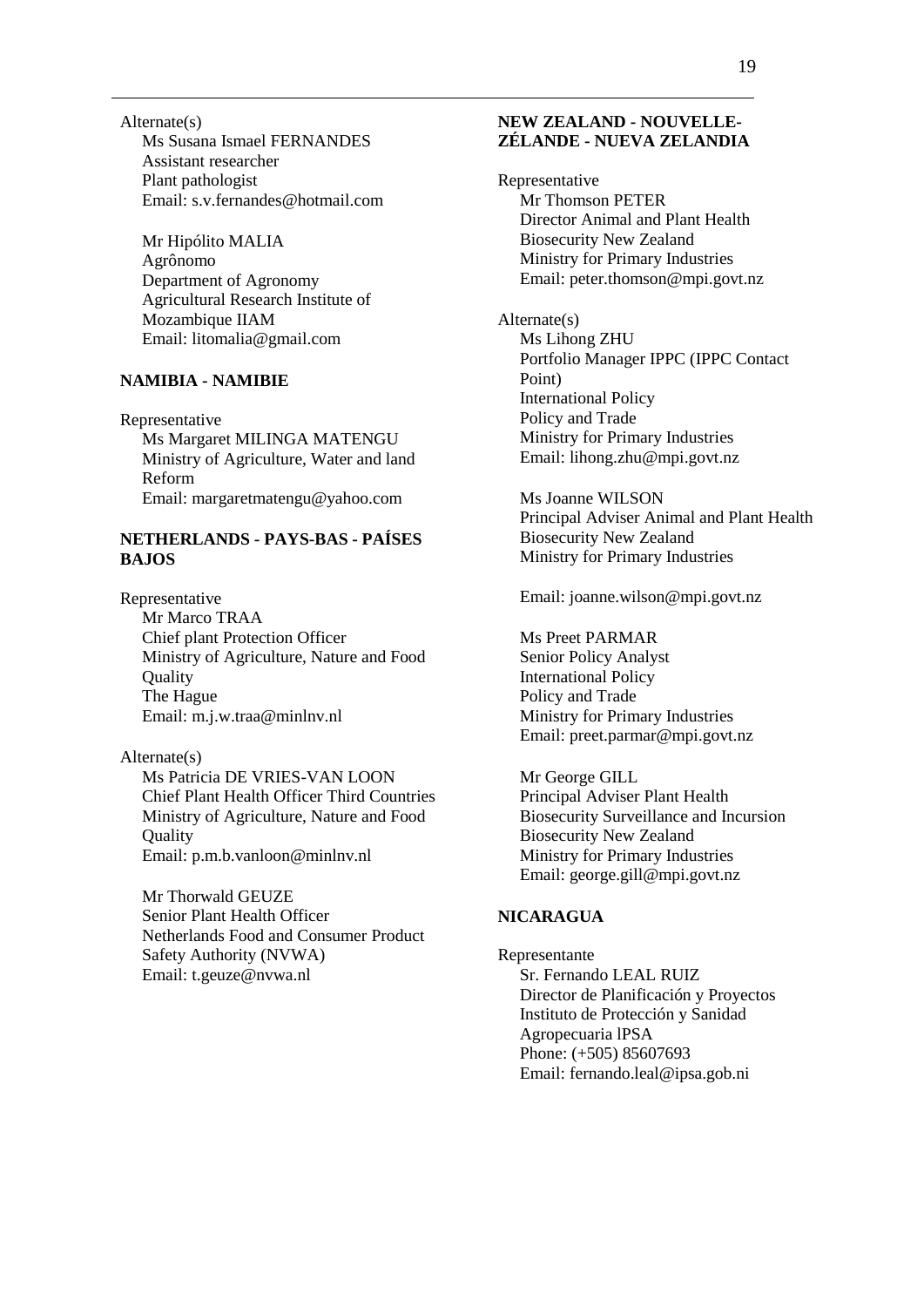Suplente(s)

Sr. Martín ROSALES MONDRAGÓN Responsable del Departamento de Vigilancia Fitosanitaria y Campañas Instituto de Protección y Sanidad Agropecuaria (IPSA) Email: martin.rosales@ipsa.gob.ni

Sr. Fonseca Junior Andrés ESCOBAR Agregado Representante Permanente Alterno ante la FAO Email: embanicitalia@gmail.com

## **NIGERIA - NIGÉRIA**

Representative

Mr Yaya Olaitan OLANIRAN Minister Permanent Representativo to FAO Phone: +39066875803 Email: nigeriapermrep@email.com

Alternate(s) Mr Ebenezer IDACHABA Deputy Director IPPC Contact Point NNPO Nigeria Nigeria Agricultural Quarantine Service Federal Ministry of Agriculture and Rural Development Email: ebenezeridachaba@gmail.com

## **NORTH MACEDONIA - MACÉDOINE DU NORD - MACEDONIA DEL NORTE**

Representative Mr Ivica ANGELOVSKI Advisor for Monitoring and Prognosis Plant Health Department Phytosanitary Directorate Ministry of Agriculture, Forestry and Water Economy Skopje Email: ivica.angelovski@mzsv.gov.mk

## **NORWAY - NORVÈGE - NORUEGA**

Representative Ms Hilde PAULSEN Senior Advisor Norwegian Food Safety Authority Email: hilde.paulsen@mattilsynet.no Alternate(s) Ms Eva GRENDSTAD Deputy Director General Norwegian Ministry of Agriculture and Food Department of Food Policy Email: eva.grendstad@lmd.dep.no

## **PAKISTAN - PAKISTÁN**

Representative Mr Muhammad Ishaq MASTOI PSO National Coordinator (PP) Pakistan Agriculture Research Council Phone: +923361579753 Email: ishaqnscri@yahoo.com

Alternate(s) Mr Tariq KHAN Director General DPP Phone: +9233005795650 Email: dg1@plantprotection.gov.pk

### **PANAMA - PANAMÁ**

Representante Sr. Pablo RODRIGUEZ Director Nacional de Sanidad Vegetal Ministerio de Desarrollo Agropecuario Email: prodriguez@mida.gob.pa

#### Suplente(s)

Sr. Arquimedes BARAHONA Coordinador Nacional de Programas Fitosanitarios Departamento de Vigilancia Fitosanitaria Ministerio del Desarrollo Agropecuario Email: abarahona@mida.gob.pa

Sra. Stephanie CASTILLO Analista del Laboratorio de Malacología Departamento de la Coordinación de Servicios Técnicos de Detección y Diagnóstico Fitosanitario Ministerio de Desarrollo Agropecuario Email: stcastillo@mida.gob.pa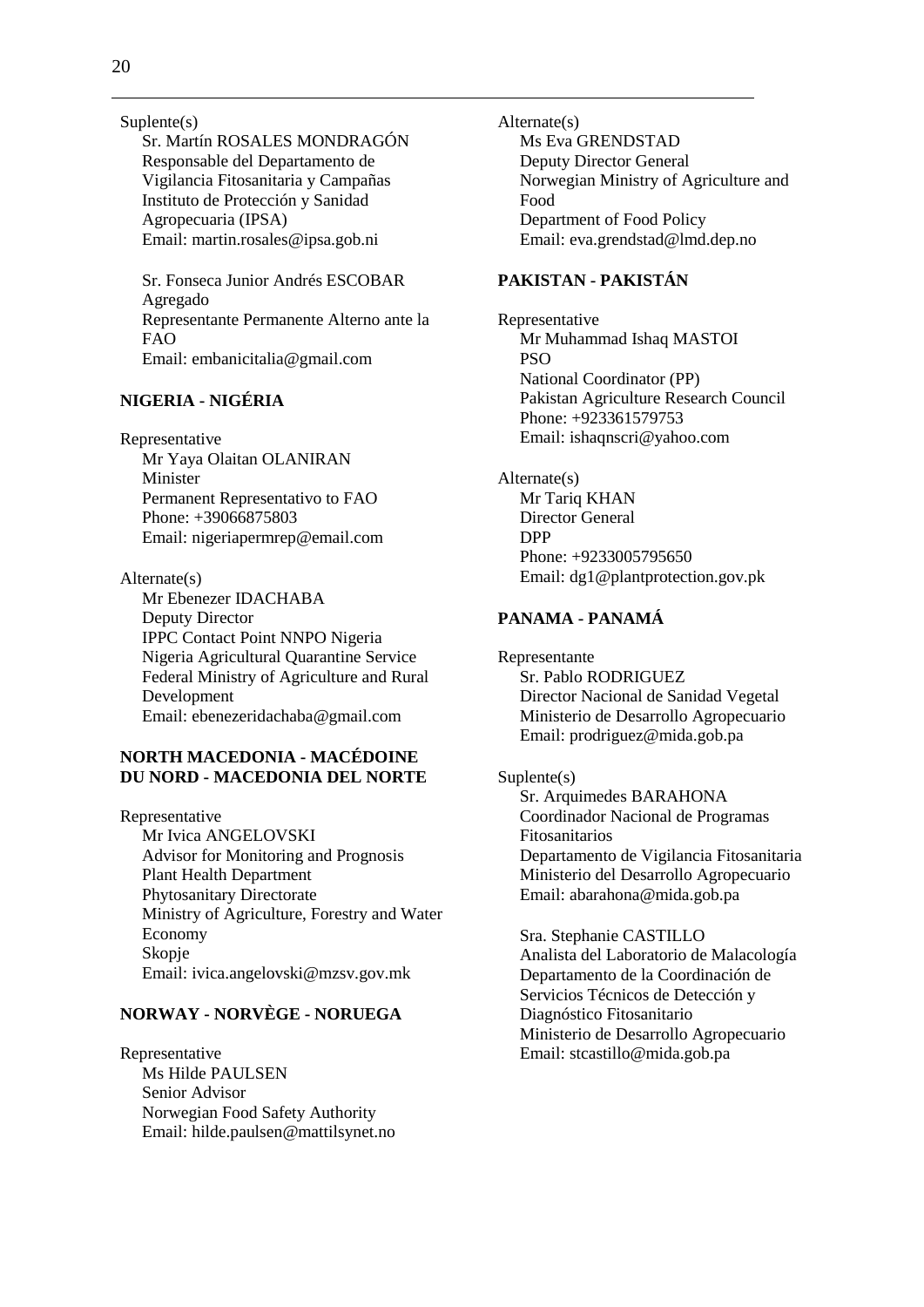Sra. Bettina CARBONE STANZIOLA Agregada Representante Permanente Alterna ante la FAO Phone: +393452301589 Email: bcarbone@mire.gob.pa

### **PAPUA NEW GUINEA - PAPOUASIE-NOUVELLE-GUINÉE - PAPUA NUEVA GUINEA**

Mr Pere KOKOA Chief Plant Protection Officer ONG IPPC Contact Point National AgricultureQuarantine and Inspection Authority Email: pkokoa@naqia.gov.pg

Mr David TENAKANAI General Manager Technical Division IPPC Standard Committee Member National Agriculture Quarantine and Inspection Authority

Ms Marjorie KEMOI Senior Technical Officer Plant Health Section National Agriculture Quarantine and Inspection Authority

## **PARAGUAY**

Representante Sr. Ernesto GALLIANI Director of Plant Protection Servicio Nacional de Calidad y Sanidad Vegetal y de Semillas (SENAVE) Email: ernesto.galliani@senave.gov.py

#### Suplente(s)

Sra. Fátima ALFONSO DE MACIEL Jefa del Departamento de Cuarentena Vegetal Servicio Nacional de Calidad y Sanidad Vegetal y de Semillas (SENAVE) Email: fatima.alfonso@senave.gov.py

## **PERU - PÉROU - PERÚ**

Representante Sr. Josué Alfonso CARRASCO VALIENTE Director General Sanidad Vegetal del Servicio Nacional de Sanidad Agraria del Perú Email: jcarrasco@senasa.gob.pe

Suplente(s) Sr. Harold CARRASCO ALARCÓN Especialista Sanidad Agraria del Servicio Nacional de Sanidad Agraria del Perú Email: hcarrasco@senasa.gob.pe

Sr. Luis AQUINO CAMPOS Especialista Sanidad Agraria del Servicio Nacional de Sanidad Agraria del Perú Email: laquino@senasa.gob.pe

Sr. James PAZO ALVARADO Especialista Sanidad Agraria del Servicio Nacional de Sanidad Agraria del Perú Email: jpazo@senasa.gob.pe

Sra. María Carolina CARRANZA NÚÑEZ Consejera Representante Permanente Alterna ante la FAO Phone: +39 3391697461 Email: mcarranzan@rree.gob.pe

#### **PHILIPPINES - FILIPINAS**

Representative Ms Jacqueline D. NICOLAS Assistant Office of the Agriculture Attaché Philippine Embassy in Rome Email: agri.romepe@gmail.com

Alternate(s) Mr Joan May TOLENTINO Assistant Chief for Technical Matters National Plant Quarantine Services Division Bureau of Plant Industry Department of Agriculture

Email: jomatolents@yahoo.com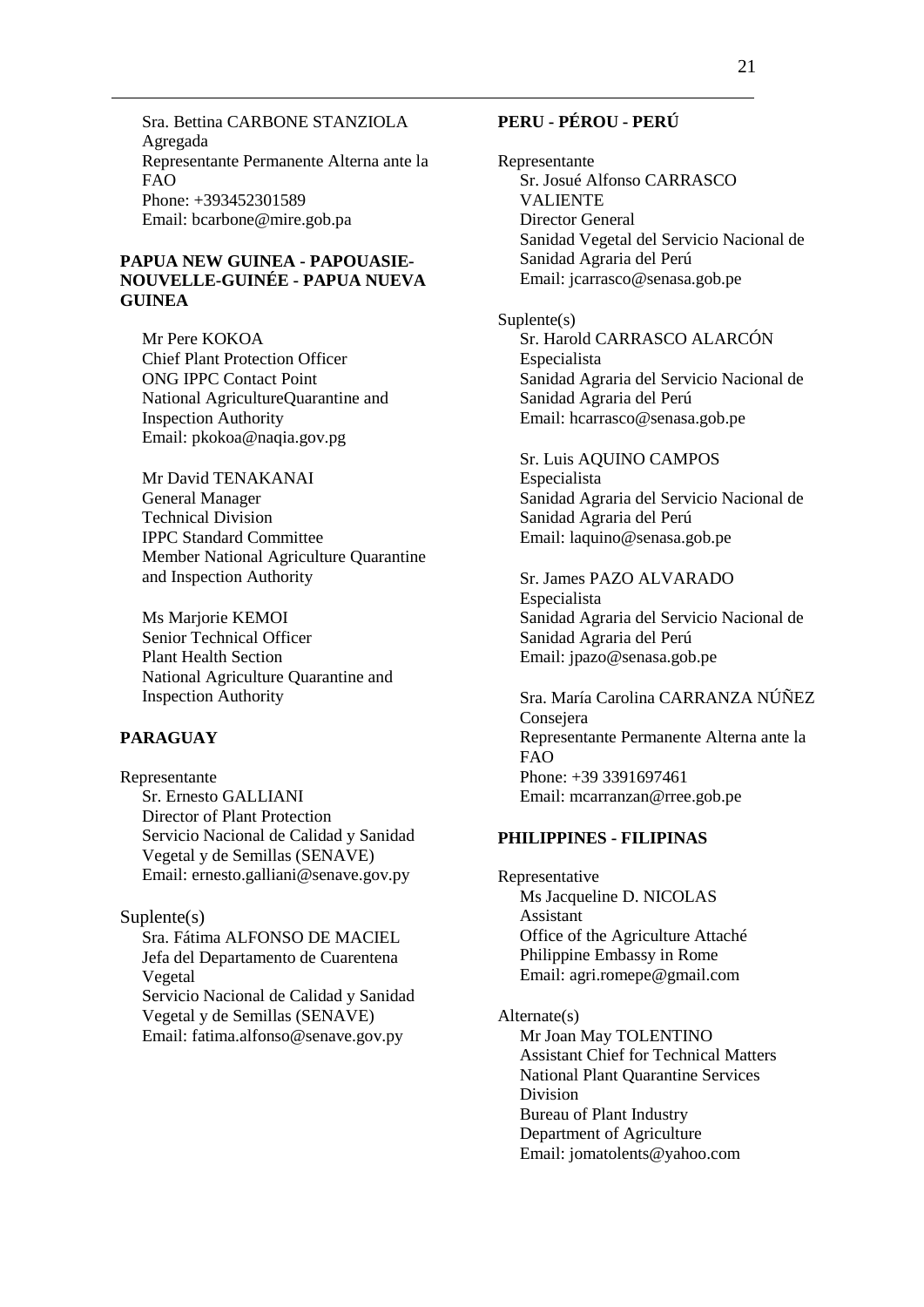#### **POLAND - POLOGNE - POLONIA**

Representative Ms Sylwia JURKIEWICZ **Director** Centralnego Laboratorium Glówny Inspektorat Ochrony Roslin i Nasiennictwa Main Inspectorate of Plant Health and Seed Inspection Phone: + 48 56 623 56 98 Email: slab-tor@piorin.gov.pl

Alternate(s) Ms Paula CALUSINSKA Senior Specialist Main Inspectorate of Plant Health and Seed Inspection Phone: +48 22 652 92 94 Email: p.calusinska@piorin.gov.pl

### **PORTUGAL**

Representative Ms Ana Paula DE ALMEIDA CRUZ DE CARVALHO Deputy Director General Food and Veterinary Medicine Chief Plant Health Officer IPPC official contact Email: pcarvalho@dgav.pt

#### Alternate(s)

Ms Maria Teresa MESSIAS AFONSO Plant Health Department Director General Directorate of Food and Veterinary Medicine Email: tafonso@dgav.pt

## **REPUBLIC OF KOREA - RÉPUBLIQUE DE CORÉE - REPÚBLICA DE COREA**

Representative Mr Kim DO NAM Assisant Director Department of Plant Quarantine Animal and Plant Quarantine Agency Ministry of Agriculture, Food and Rural Affairs Phone: +82-54-912-0628 Email: dongam@korea.kr

Alternate(s) Mr Yim KYU-OCK Senior Researcher Department of Plant Quarantine Animal and Plant Quarantine Agency Ministry of Agriculture, Food and Rural Affairs Phone: +82-54-912-0627 Email: koyimr@korea.kr

### **RUSSIAN FEDERATION - FÉDÉRATION DE RUSSIE - FEDERACIÓN DE RUSIA**

Representative Ms Yulia SHVABAUSKENE Deputy Head Federal Service for Veterinary and Phytosanitary Surveilance Phone: +7 (495) 607 5111 Email: fitoquarantine@mail.ru ; info@fsvps.gov.ru

#### Alternate(s)

Ms Natalia SOLOVEYEVA Acting Head of Department Phytosanitary Surveillance on Export-Import Operations International Cooperation of Federal Service for Veterinary and Phytosanitary Surveilance Phone: +7 (495) 607 51 11 Email: natsol@mail.ru ; fitoquarantine@mail.ru ; info@fsvps.gov.ru

Ms Ilya KAMAEV Head of the Laboratory of Ecology and Genetics of Insects and Ticks Federal State Budgetary Institution All-Russian Plant Quarantine Center Phone: +7 4997072227 Email: vniikr@fsvps.gov.ru ; ilyakamayev@yandex.ru

Mr Igor RYLKOW Head of the Department of Pest Risks and International Cooperation Federal State Budgetary Institution All-Russian Plant Quarantine Center Phone: +7 499 7072227 Email: vniikr@fsvps.gov.ru ; intervniikr@gmail.com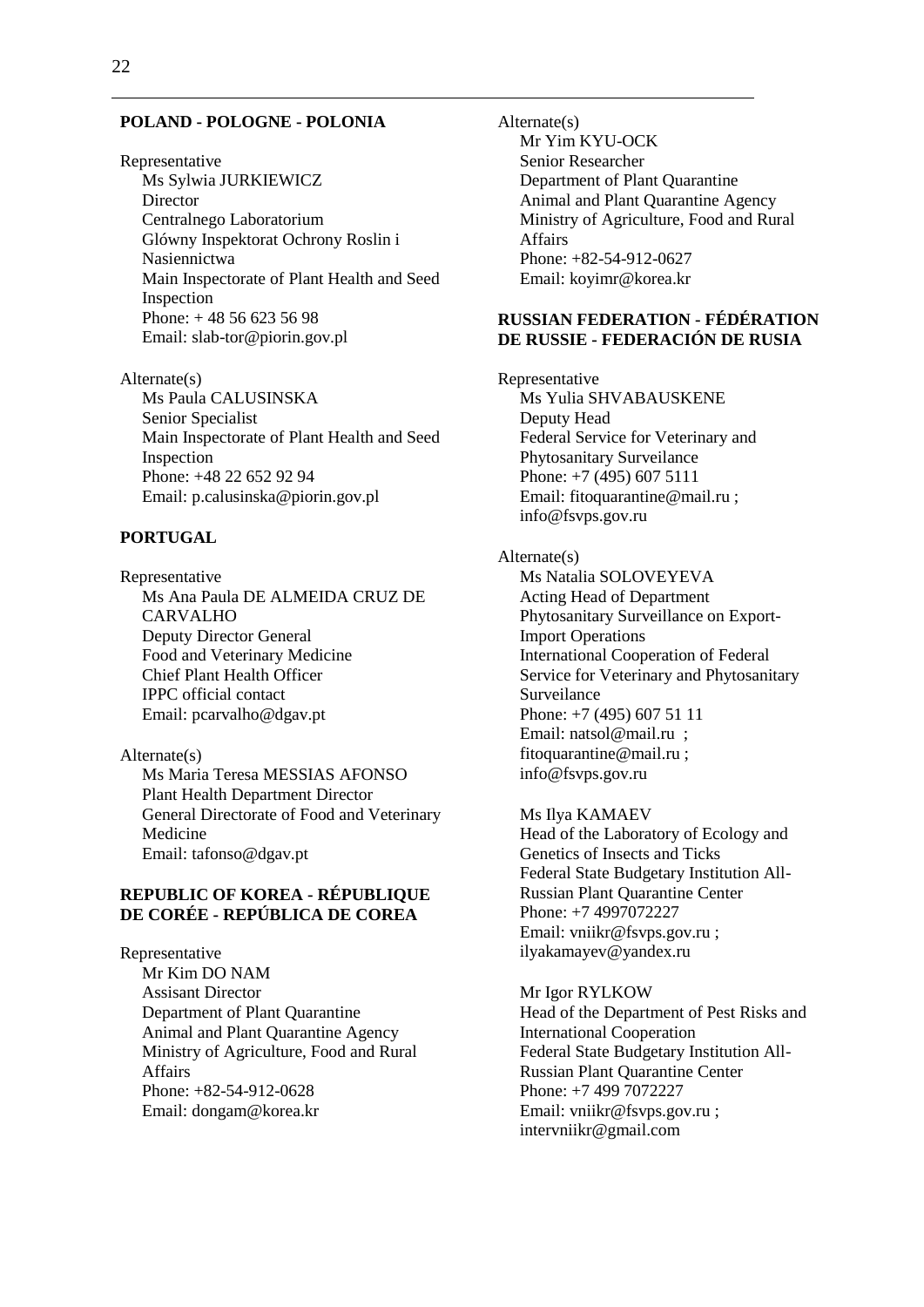Ms Ekaterina VYBORNOVA Third secretary Alternate Permanent Representative to FAO Email: ekaterinavvybornova@gmail.com

#### **RWANDA**

Représentant Ms Beatrice UWUMUKIZA Director General Rwanda Inspectorate Competition and Consumer protection RICA and the Focal Point for International Plant Protection convention (IPPC) Email: buwumukiza@rica.gov.rw

### **SAINT LUCIA - SAINTE-LUCIE - SANTA LUCÍA**

Representative

Ms Hannah ROMAIN-DUPAL Chief Plant Research Officer Plant Research and Develpment Division Ministry of Agriculture, Fisheries, Food Security and Rural Development Email: hanadee24@gmail.com

Alternate(s)

Ms Martina GILBERT Agricultural Health Officer Plant Research and Development Division Ministry of Agriculture, Fisheries, Food Security and Rural Development

## **SAMOA**

Representative Mr Segialii Marie MALAKI-FA'AOFO Assistant Chief Executive Officer Ministry of Agriculture and Fisheries Email: mariem.malaki@maf.gov.ws

Alternate(s) Ms Olive Jay TO-ALESANA Principal Technical Policy Officer Ministry of Agriculture and Fisheries

#### **SAUDI ARABIA - ARABIE SAOUDITE - ARABIA SAUDITA**

Representative Mr Ayman Bin Saad ALGHAMDI Director General Plant Health Department Ministry of Environment, Water and Agriculture Phone: 00966 590 90 92 57 Email: agorganic@mewa.gov.sa

Alternate(s) Mr Talal Bin Abdallah AL MUTAIRI Deputy Director Plant Health Department Ministry of Environment, Water and Agriculture Phone: 00966 562 22 73 24 Email: talmutairi1@mewa.gov.sa

## **SENEGAL - SÉNÉGAL**

Représentant M. Abdoulaye NDIAYE Chef de la Division Législation Phytosanitaire Email: layedpv@gmail.com

Suppléant(s) M. Papa Massar FALL Chef du Bureau Quarantaine des Plantes Editeur du Portail Phytosanitaire International Email: fallmass18@yahoo.fr

#### **SIERRA LEONE - SIERRA LEONA**

Representative Ms Raymonda A.B. JOHNSON Head Crop Protection IPPC focal Point Phone: +23276271030 Email: raymonda.johnson@yahoo.com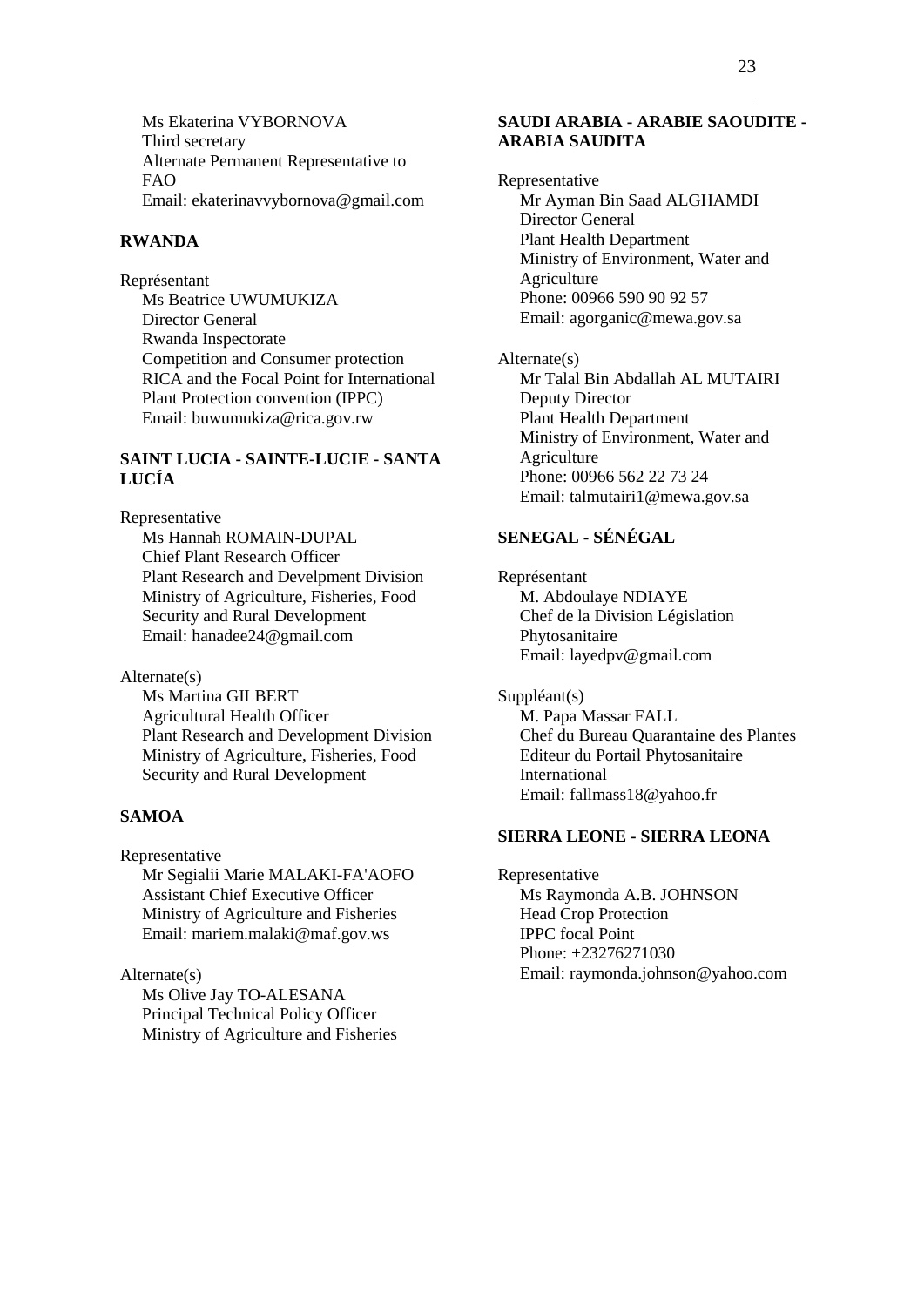### **SLOVENIA - SLOVÉNIE - ESLOVENIA**

Representative

Mr Primoz PAJK Undersecretary Ministry of Agriculture, Forestry and Food Administration of the Republic of Slovenia for Food Safety, Veterinary sector and Plant Protection Email: primoz.pajk@gov.si

Alternate(s) Ms Simona PERME Attaché Permanent Representation to FAO Email: simona.perme@gov.si

### **SOUTH AFRICA - AFRIQUE DU SUD - SUDÁFRICA**

Representative Mr Kgabo MATLALA IPPC Contact Point of South Africa Directorate: Plant Health Department of Agriculture, Land Reform and Rural Development Email: KgaboMa@Dalrrd.gov.za

Alternate(s) Ms Maria MAFADZA Directorate: Plant Health Department of Agriculture, Land Reform and Rural Development Email: MariaMaf@Dalrrd.gov.za

Ms Shirley MATHELEMUSE Directorate: Plant Health Department of Agriculture, Land Reform and Rural Development Email: ShirleyMat@Dalrrd.gov.za

Mr Thizwilondi MUNZHELELE Directorate: Plant Health Department of Agriculture, Land Reform and Rural Development Email: ThizwilondiMU@Dalrrd.gov.za

Ms Muneiwa RATSHILINGANO Directorate: Plant Health Department ofAgriculture, Land Reform and Rural Development Email: RatshilinganoM@Dalrrd.gov.za

### **SPAIN - ESPAGNE - ESPAÑA**

Representante Sr. José María COBOS SUÁREZ Subdirector General de Sanidad e Higiene Vegetal y Forestal Ministerio de Agricultura, Pesca y Alimentación Email: jcobossu@mapa.es Suplente(s)

Sra. Belén MARTÍNEZ MARTÍNEZ Jefa de Área Subdirección General de Sanidad e Higiene Vegetal y Forestal Ministerio de Agricultura, Pesca y Alimentación Email: bmartin@mapa.es

#### **SWEDEN - SUÈDE - SUECIA**

Representative Mr Cristof CAPIEAU Chief Plant Health Officer Swedish Board of Agriculture Email: kristof.capieau@jordbruksverket.se

Alternate(s) Ms Catharina ROSQVIST Senior Administrative Officer Ministry of Enterprise and Innovation Email: catharina.rosqvist@regeringskansliet.se

Mr Adrian VALLIN Plant Health Administrative Officer Swedish Board of Agriculture Email: Adrian.Vallin@jordbruksverket.se

#### **SWITZERLAND - SUISSE - SUIZA**

Représentant M. Peter KUPFERSCHMIED Responsable du Secteur Santé des végétaux et variétés Office fédéral de l' agriculture OFAG Email: peter.kupferschmied@blw.admin.ch

Suppléant(s) Mme Miriam WIDMER Section Protection et santé des forêts Office fédéral de l'environnement OFEV Email: miriam.widmer@bafu.admin.ch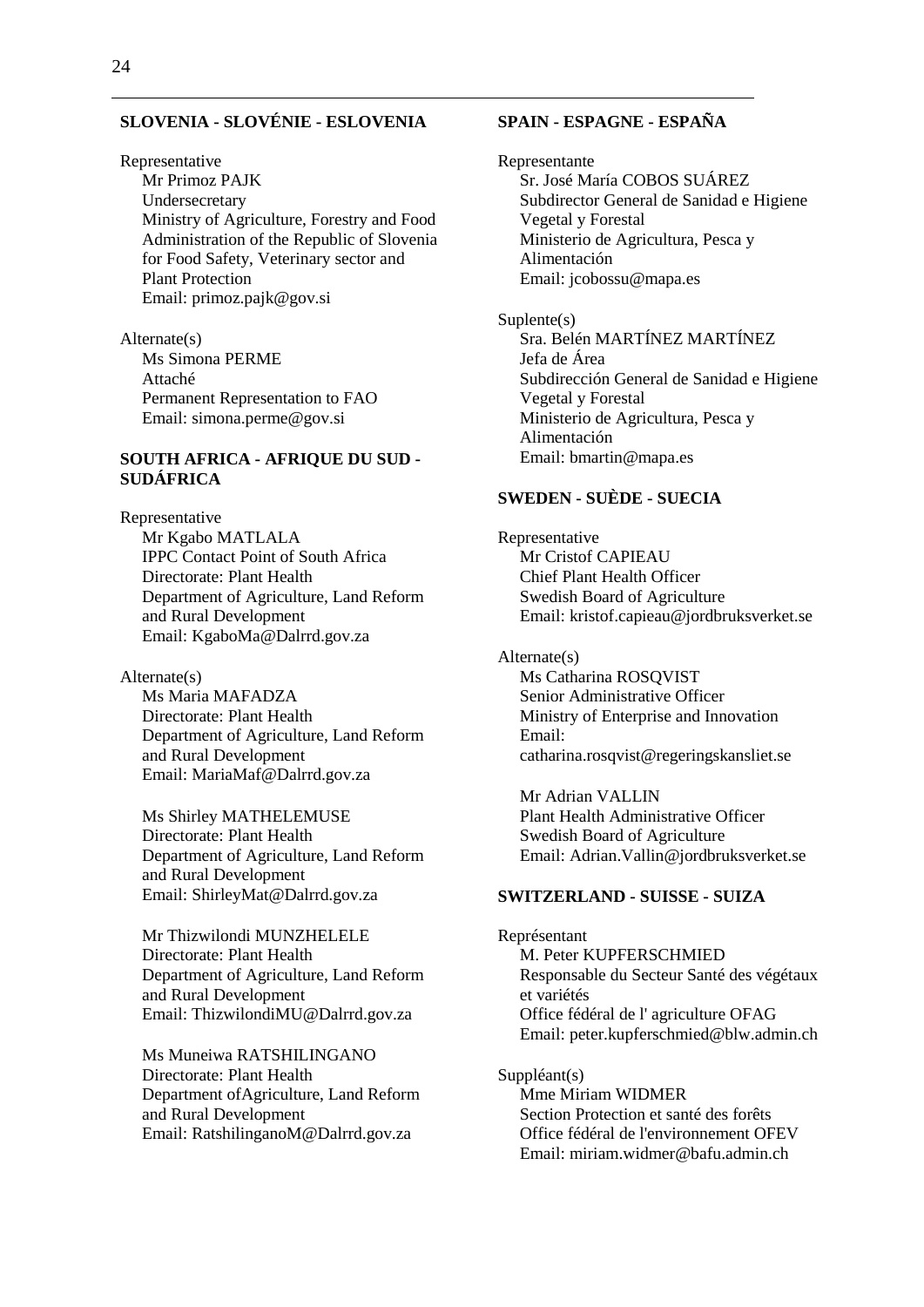#### **SYRIAN ARAB REPUBLIC - RÉPUBLIQUE ARABE SYRIENNE - REPÚBLICA ÁRABE SIRIA**

Representative Mr Mohammad IYAD National focal point Plant Protection Manager Email: ppdsyr@gmail.com

## **THAILAND - THAÏLANDE - TAILANDIA**

Representative Mr Phatchayaphon MEUNCHANG Deputy Director General Department of Agriculture Email: phatchayaphon.m@doa.in.th

#### Alternate(s)

Ms Chonticha RAKKRAI Senior Agricultural Research Specialist Department of Agriculture Email: rakkrai@yahoo.com

Ms Chortip SALYAPONGSE Senior Agricultural Research Specialist Department of Agriculture Email: annsalya@gmail.com

Mr Prateep ARAYAKITTIPONG Standard Officer Office of Standard Development National Bureau of Agricultural Commodity and Food Standard (ACFS) Email: prateep\_ming@hotmail.com

Ms Chutiwan JATUPORNPONG Standard Officer Office of Standard Development National Bureau of Agricultural Commodity and Food Standard (ACFS) Email: chutiwan9@hotmail.com

Mr Thanawat TIENSIN Minister Permanent Representative to FAO Email: ttiensin@gmail.com

Ms Supajit SRIARIYAWAT Counsellor Alternate Permanent Representative to FAO Email: supajit.ps@gmail.com

#### **TOGO**

Représentant M. Minto DJATOITE Ingénieur Agrochimiste Chef division phytopharmacie et répression de fraudes Direction de la Protection des Végétaux Email: djatminto07@gmail.com

#### Suppléant(s)

M. Kokouvi KOUNOUTCHI Ingénieur Agronome Chef Division des organismes nuisibles et de la quarantaine phytosanitaire Direction de la Protection des Végétaux Email: kounlaurent@yahoo.fr

M. Kadjala KPATCHA Ingénieur adjoint d' agriculture Chef section répression de fraudes Direction de la Protection des Végétaux Email: kpatchakadjala@gmail.com

### **TONGA**

Representative Ms Siutoni TUPOU Acting Head Quarantine & Quality Management Division Ministry of Agriculture, Food, Forests and Fisheries Phone: (+676) 7724244 (+676) 24-922 Email: siutonit@gmail.com

#### **TRINIDAD AND TOBAGO - TRINITÉ-ET-TOBAGO - TRINIDAD Y TABAGO**

Representative Ms Deanne RAMROOP Deputy Director Research Crops Ministry of Agriculture Land and Fisheries Research Division Central Experiment Station Phone: 1 868 642 6008 Email: dramroop@hotmail.com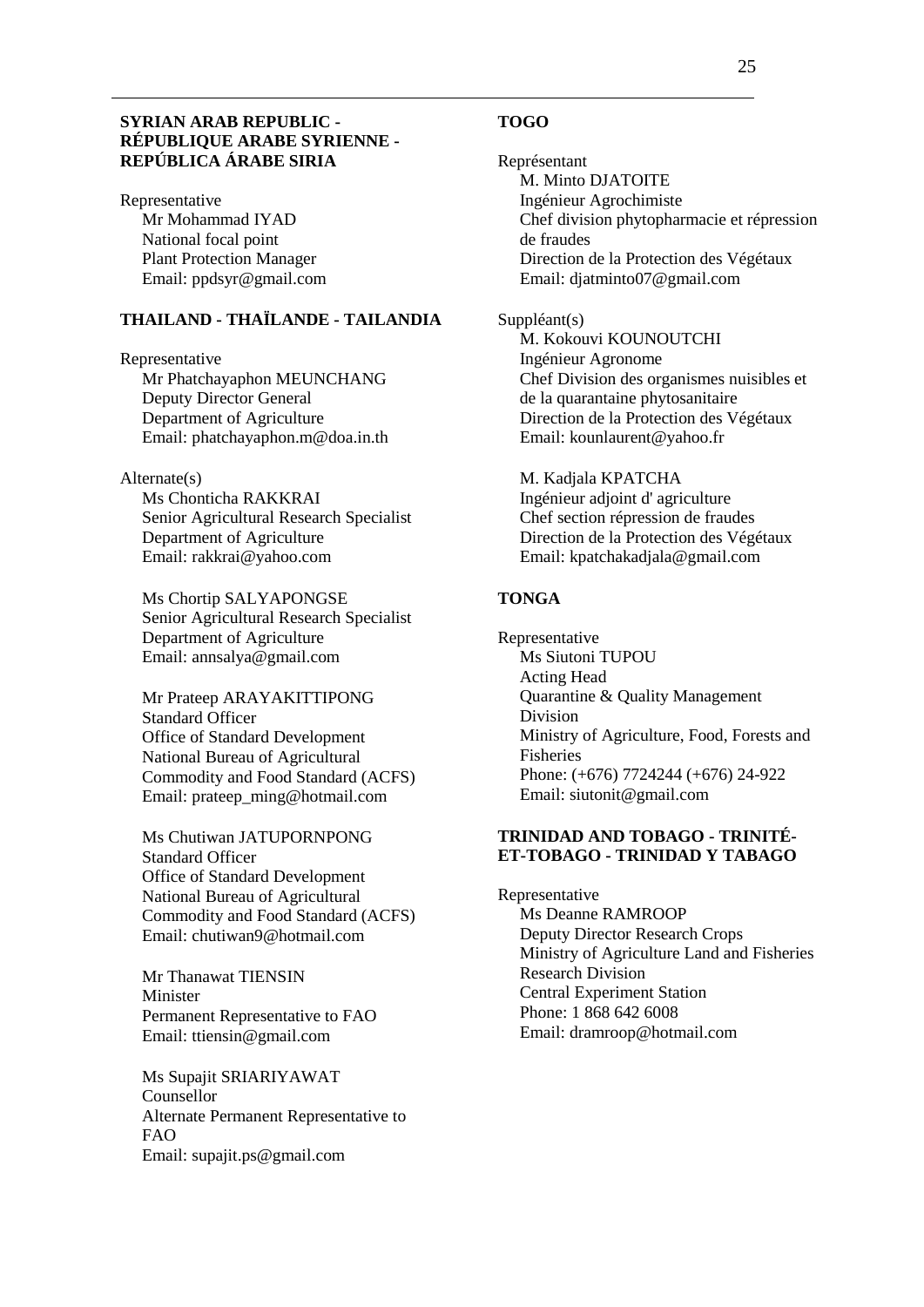#### **TUNISIA - TUNISIE - TÚNEZ**

#### Représentant

Mr Mohamed Habib BEN JAMAA Directeur Général de la santé végétale et du controle des intrants agricoles Ministére de l' Agriculture de la République Tunisienne Email: benjamaaml@gmail.com

## **TURKEY - TURQUIE - TURQUÍA**

Representative Mr Yunus BAYRAM Deputy General Manager General Directorate of Food and Control Email: yunusbayram@tarimorman.gov.tr

#### **UGANDA - OUGANDA**

Representative Mr Paul MWAMBU Commissioner Crop Inspection and Certification Head NPPO Email: pmwambu3@gmail.com

Mr Joyce Brenda KISINGIRI Senior Agricultural Inspection Phytosanitary and Quarantine Inspection Services Email: brenda.agricmaaif@gmail.com

Alternate(s) Mr Siragi WAKAABU Agriculture Attaché Alternate Permanent Representative to FAO Email: wakaabu@yahoo.com

### **UNITED KINGDOM OF GREAT BRITAIN AND NORTHERN IRELA - ROYAUME-UNI DE GRANDE-BRETAGNE ET D'IRLANDE DU NOR - REINO UNIDO DE GRAN BRETAÑA E IRLANDA DEL NORTE**

Representative Ms Nicola SPENCE UK Chief Plant Health Officer Department for Environment, Food and Rural Affairs Email: Nicola.Spence@defra.gov.uk

Alternate(s) Mr Sam BISHOP Head of International Plant Health Policy, Department for Environment, Food and Rural Affairs Email: Sam.Bishop@defra.gov.uk

### **UNITED STATES OF AMERICA - ÉTATS-UNIS D'AMÉRIQUE - ESTADOS UNIDOS DE AMÉRICA**

Representative Mr Ibrahim SHAQIR Associate Deputy Administrator Plant Protection and Quarantine Animal and Plant Health Inspection Service Department of Agriculture Email: ibrahim.shaqir@usda.gov

#### Alternate(s)

Mr John GREIFER Assistant Deputy Administrator International Phytosanitary Standards Plant Protection and Quarantine Animal and Plant Health Inspection Service Department of Agriculture Email: john.k.greifer@usda.gov

Ms Wendy BELTZ Field Operations Director District 1 - Plant Protection and Quarantine Animal and Plant Health Inspection Service Department of Agriculture Email: wendolyn.beltz@usda.gov

Ms Stephanie DUBON Technical Director North American Plan Protection **Organization** Plant Protection and Quarantine Animal and Plant Health Inspection Service Department of Agriculture Email: stephanie.m.dubon@usda.gov

Mr Glenn FOWLER Risk Analyst Plant Protection and Quarantine Animal and Plant Health Inspection Service Department of Agriculture Email: glenn.fowler@usda.gov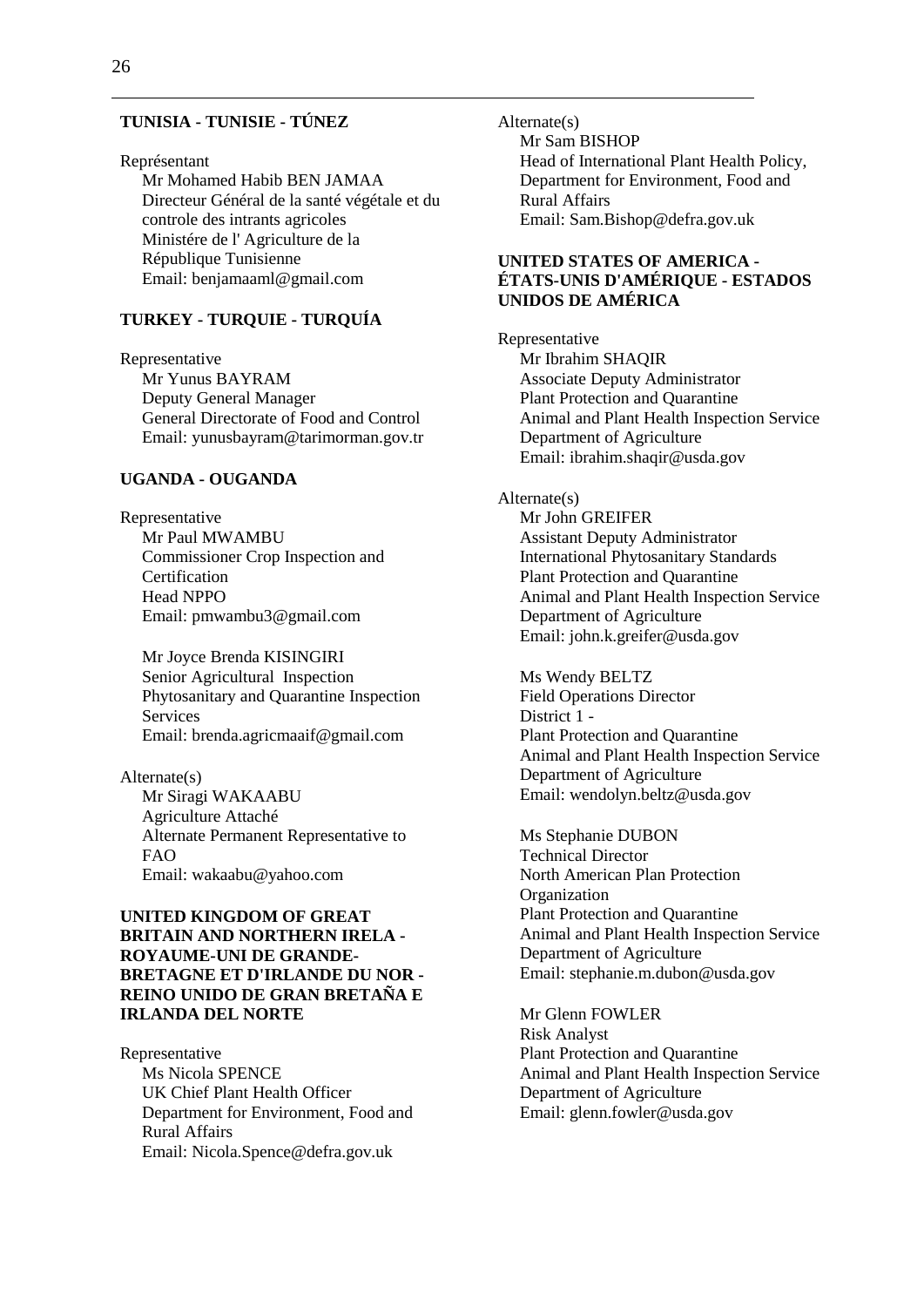Ms Marina ZLOTINA Technical Director Plant Protection and Quarantine International Plant Protection Convention Animal and Plant Health Inspection Service Department of Agriculture Email: marina.a.zlotina@usda.gov

#### **URUGUAY**

Representante Sr. Leonardo OLIVERA Director General de Servicios Agrícolas Ministerio de Ganadería, Agricultura y Pesca Phone: 064821776 Email: lanolivera@mgap.gub.uy

#### Suplente(s)

Sr. Juan GRASSO Jefe del Departamento de Vigilancia de la Division Protection Agricola Direction General de Serviciso Agricolas Ministerio de Ganadería, Agricultura y Pesca Email: jgrasso@mgap.gub.uy

Sra. Beatriz MELCHO Encargada del Departamento de Certificación y Verificación Ministerio de Ganadería, Agricultura y Pesca Phone: 064821776 Email: bmelcho@mgap.gub.uy

### **UZBEKISTAN - OUZBÉKISTAN - UZBEKISTÁN**

Representative Mr Ibrohim ERGASHEV Director General Agency of Plant Protection and Quarantine Email: glavkaruz@mail.ru Email: glavkaruz@mail.ru

Alternate(s) Mr Nuriddin KUSHNAZAROV Counsellor Deputy Permanent Representative to FAO Phone: +393427958269 Email: vicerappresentante@uzbekistanitalia.org

Mr Sultan- Makhmud SULTANOV Head of Department for International Relations Email: ird@karantin.uz

### **VENEZUELA (BOLIVARIAN REPUBLIC OF) - VENEZUELA (RÉPUBLIQUE BOLIVARIENNE DU) - VENEZUELA (REPÚBLICA BOLIVARIANA DE)**

Representante Sr. Joan José MONTILLA MOTA Director Nacional Salud Vegetal Integral Instituto Nacional de Salud Agricola Punto de Contacto Oficial ante la Convención Internacional de Protección Email: saludvegetal.insai2017@gmail.com

#### Suplente(s)

Sr. Verde Luis Geronimo REYES Primer Secretario Representante Permanente Alterno ante la FAO Email: luisgrv@gmail.com

Sra. Marycel PACHECO GUTIÉRREZ Primera Secretaria Representante Permanente Alterna ante la FAO Email: marycel.pg@gmail.com

### **VIET NAM**

Representative Mr Huong HA THANH Vice Director Plant Quarantine Division Plant Protection Department Email: ppdhuong@yahoo.com ; ppdhuong@gmail.com

## **YEMEN - YÉMEN**

Representative Mr Ali Saif ALSHIBANI General Manager Plants Protection Email: binsaif2009@hotmail.com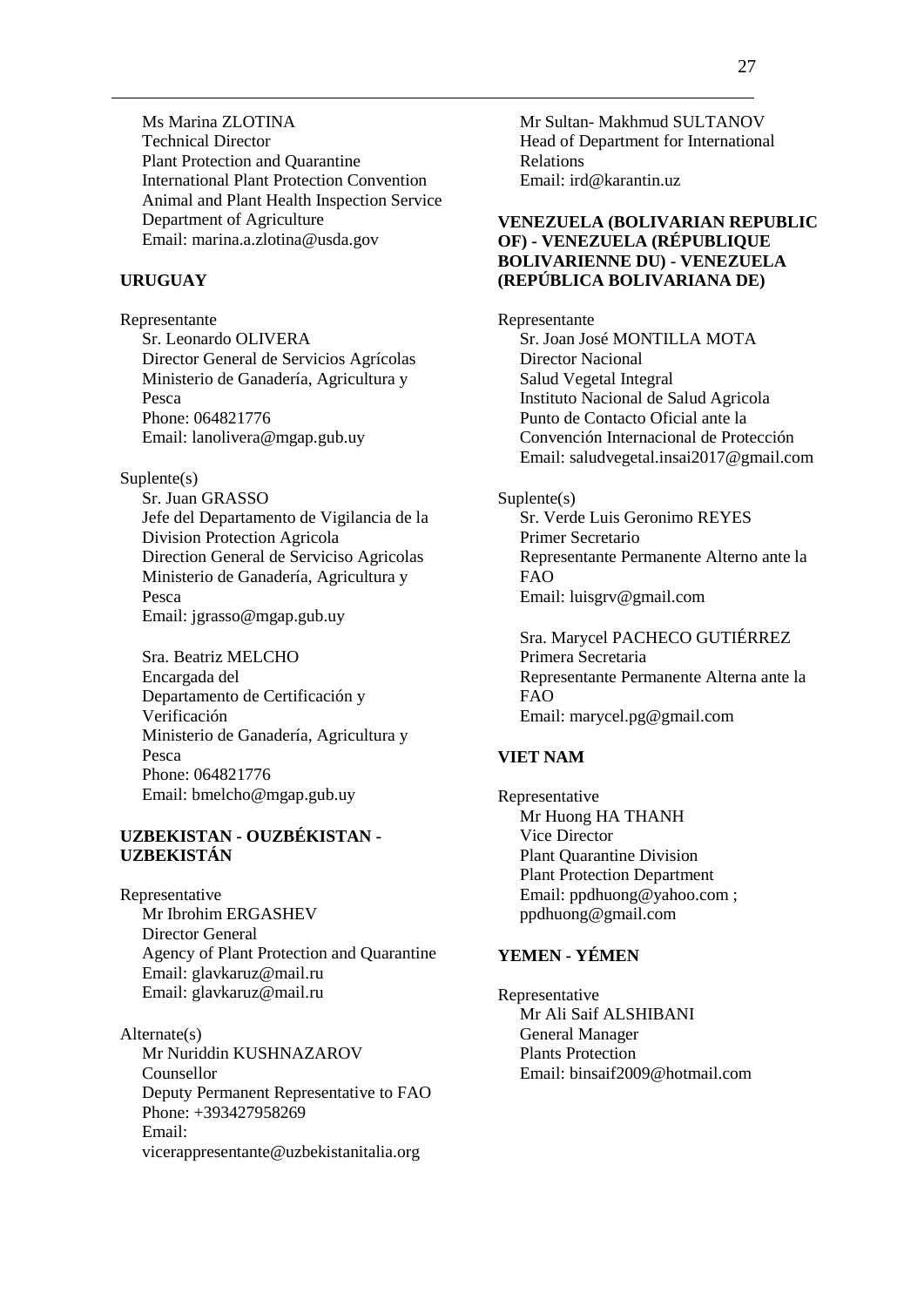#### **ZAMBIA - ZAMBIE**

Representative Mr Kenneth Kajarayekha MSISKA Director Department of Plant Quarantine and Phytosanitary Services Ministry of Agriculture Email: msiska12@yahoo.co.uk

Alternate(s) Mr Kayoya MASUHWA First Secretary Alternate Permanent Representative to FAO Phone: 3662761856 Email: kayoyamasuhwa@gmail.com

#### **ZIMBABWE**

Representative Mr Claid MUJAJU **Director** Research Services Department Email: mujajuclaid@gmail.com Alternate(s) Mr Nhamo MUDADA Head of Plant Quarantine Service Institute Email: mudadan@gmail.com

Ms Monica MABIKA Chief Plant Health Inspector Email: tashleyspq@yahoo.co.uk

Ms Louisa MAKUMBE Principal Quarantine Officer Email: makumbelouisa@gmail.com

Ms Judith BANANA Quarantine Officer Email: bananajudith@gmail.com

Ms Kudakwashe P NYARUWATA Quarantine Officer Email: nyaruwatakp@gmail.com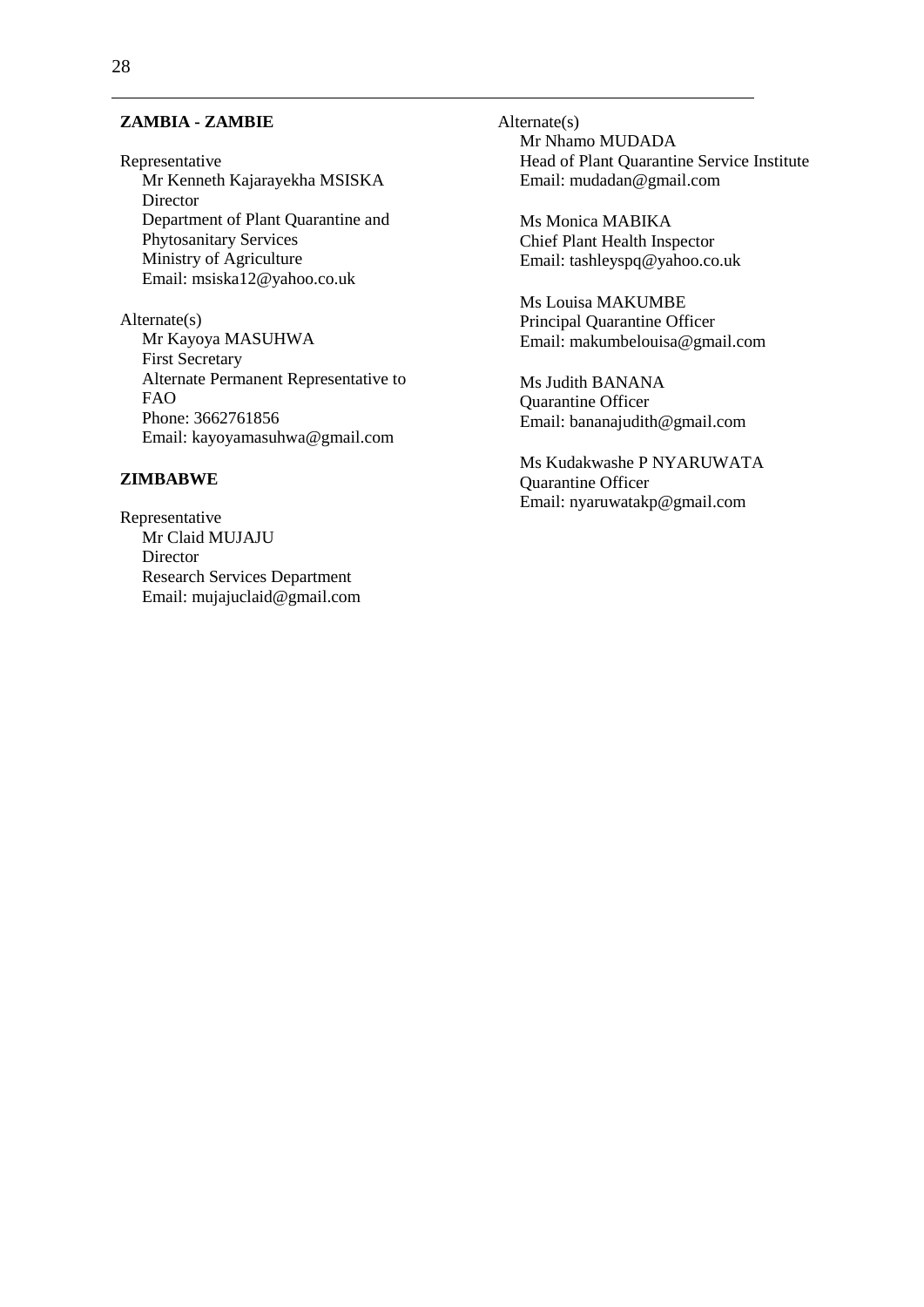#### **CPM-16 - 16TH SESSION OF THE COMMISSION ON PHYTOSANITARY MEASURES**

### **REGIONAL PLANT PROTECTION ORGANIZATIONS ORGANISATIONS RÉGIONALES DE PROTECTION DES VÉGÉTAUX ORGANIZACIONES REGIONALES DE PROTECCIÓN FITOSANITARIA**

#### **COMITE REGIONAL DE SANIDAD VEGETAL**

Mr Rocío FERNANDEZ Phone: rfernand@senasa.gob.ar

Ms Melisa NEDILSKYJ Email: mnedilsk@senasa.gob.ar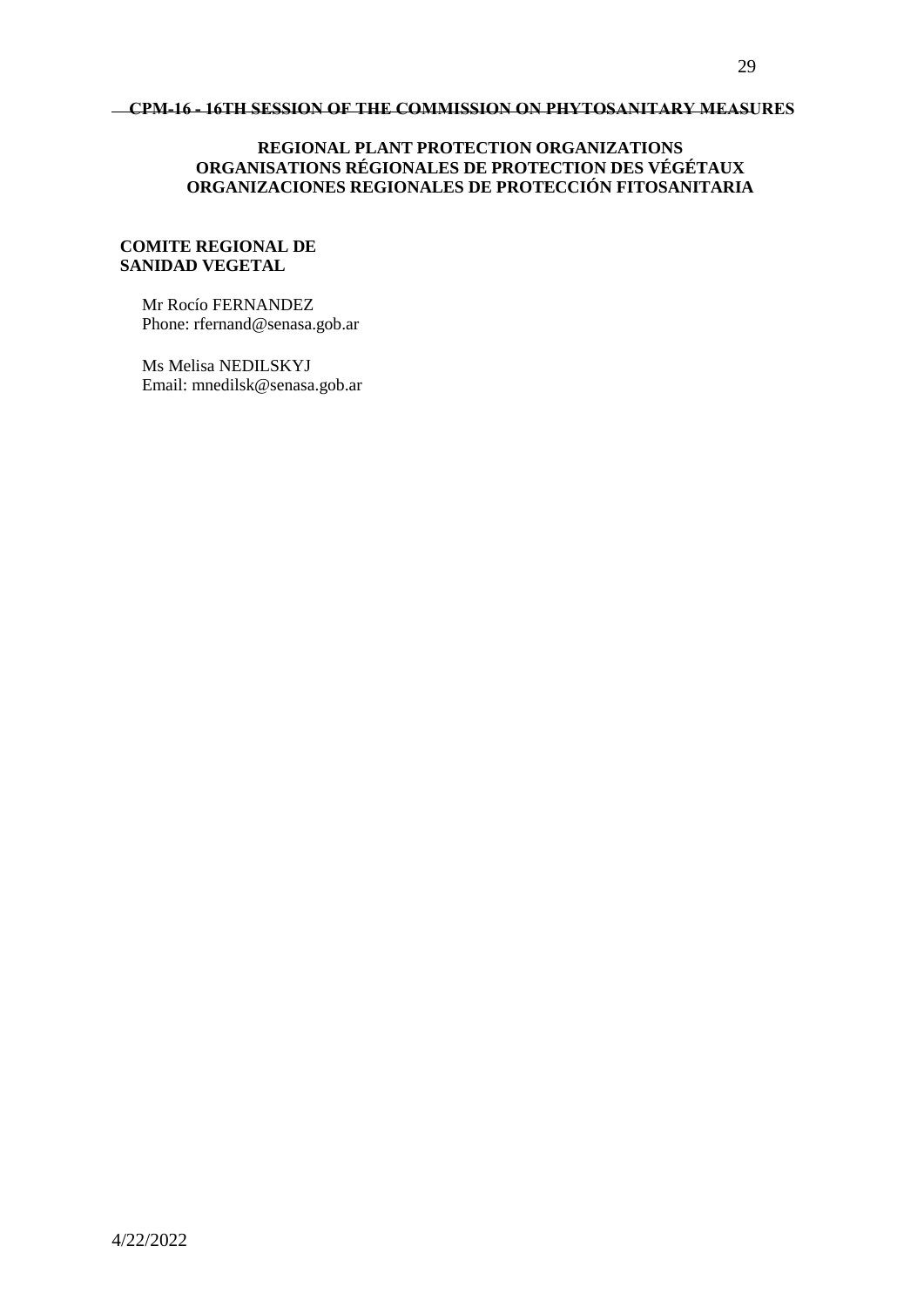### **UNITED NATIONS AND SPECIALIZED AGENCIES NATIONS UNIES ET INSTITUTIONS SPÉCIALISÉES NACIONES UNIDAS Y ORGANISMOS ESPECIALIZADOS**

## **INTERNATIONAL ATOMIC ENERGY AGENCY AGENCE INTERNATIONALE DE L'ÉNERGIE ATOMIQUE ORGANISMO INTERNACIONAL DE ENERGÍA ATÓMICA**

Sr. Rui CARDOSO PEREIRA Email: R.Cardoso-Pereira@iaea.org

### **REGIONAL INTERNATIONAL ORGANIZATION FOR PLANT PROTECTION AND ANIMAL HEALTH ORGANISME INTERNATIONAL RÉGIONAL CONTRE LES MALADIES DES PLANTES ET DES ANIMAUX ORGANISMO INTERNACIONAL REGIONAL DE SANIDAD AGROPECUARIA**

Mr Xavier Isaac EUCEDA Assistant Plant Health Regional Directorship Email: xeuceda@oirsa.org ; svegetal@oirsa.org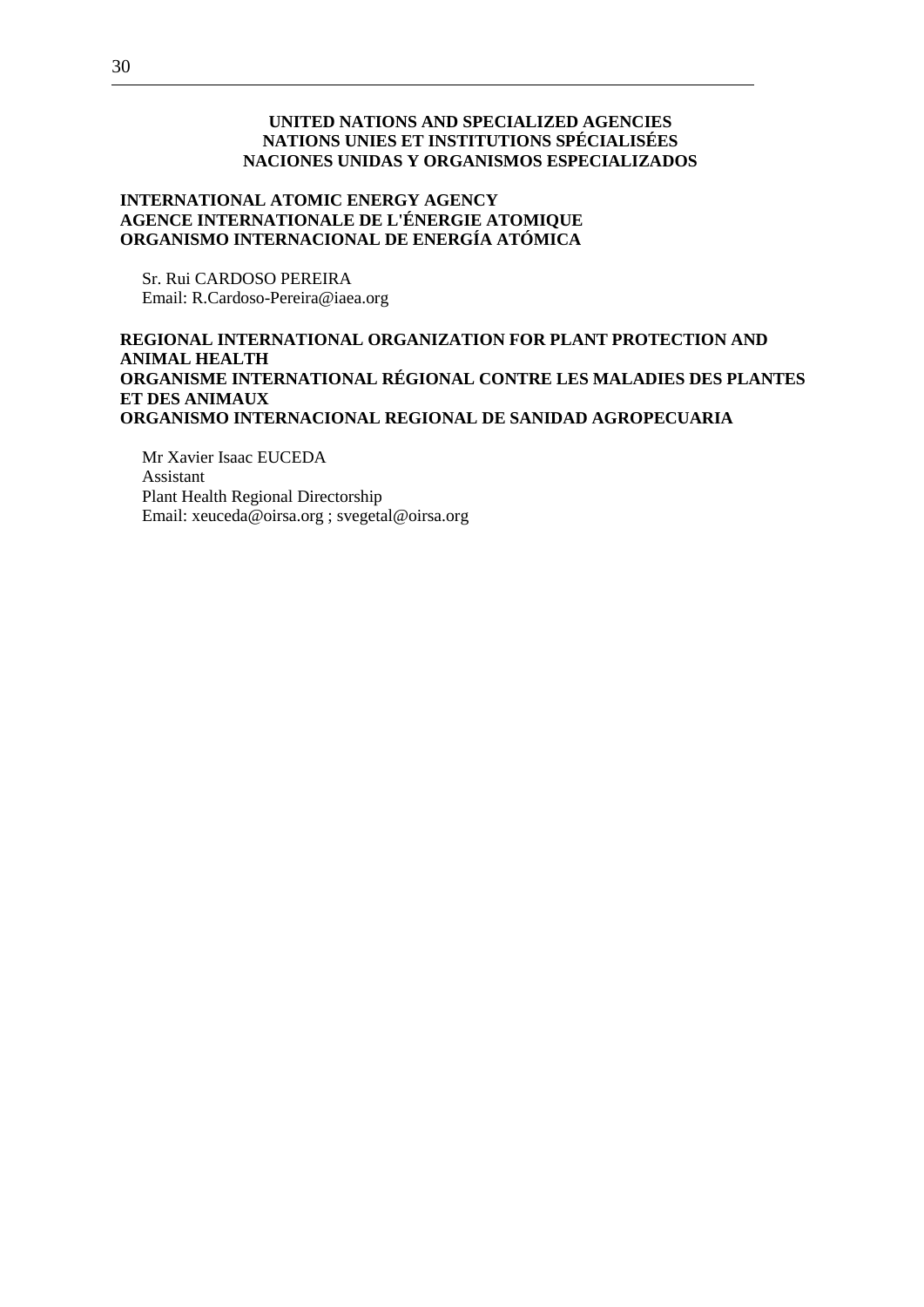#### **OBSEVERS FROM INTERGOVERNMENTAL ORGANIZATIONS OBSERVATEURS D'ORGANISATIONS INTERGOUVERNEMENTALES OBSERVADORES DE ORGANIZACIONES INTERGUBERNAMENTALES**

#### **AFRICAN UNION UNION AFRICAINE UNIÓN AFRICANA**

Ms Jovita AKIUMBENI Finance and Administrative Officer Email: AkiumbeniJ@africa-union.org

Ms Maryben CHIATOH KUO Scientific Officer Entomology Phone: (+237) 675 39 11 86 Email: KuoC@africa-union.org

Ms Chipiliro KANSILANGA Information and Communication Officer Phone: (+237) 675 12 17 54 Email: KansilangaC@africa-union.org

Mr Jean Jerarde MEUZI M'ELLA Director of AU - IAPSC Phone: (+237)694 89 93 40 Email: MezuiJG@africa-union.org ; au-cpi@au-appo.org

Ms Luiza MUNYUA Senior Scientific Officer Phytopathology Phone: (+237) 678 01 09 35 Email: MunyuaL@africa-union.org

Mr Flaubert SANI NANA Assistant Senior Scientific Officer Entomology and Phytopathology Phone: (+237) 677 87 27 64 Email: SaniF@africa-union.org

#### **CABI INTERNATIONAL CENTRE FOR AGRICULTURE AND BIOSCIENCE**

Mr Otieno WASHINGTON Sanitary and Phytosanitary Senior Advisor International Centre for Agriculture and Bioscience Email: W.Otieno@cabi.org

### **ECONOMIC COMMUNITY OF WEST AFRICAN STATES COMMUNAUTÉ ÉCONOMIQUE DES ÉTATS DE L'AFRIQUE DE L'OUEST COMUNIDAD ECONÓMICA DE LOS ESTADOS DEL ÁFRICA OCCIDENTAL**

Mr Ernest AUBEE Email: aubee2008@yahoo.com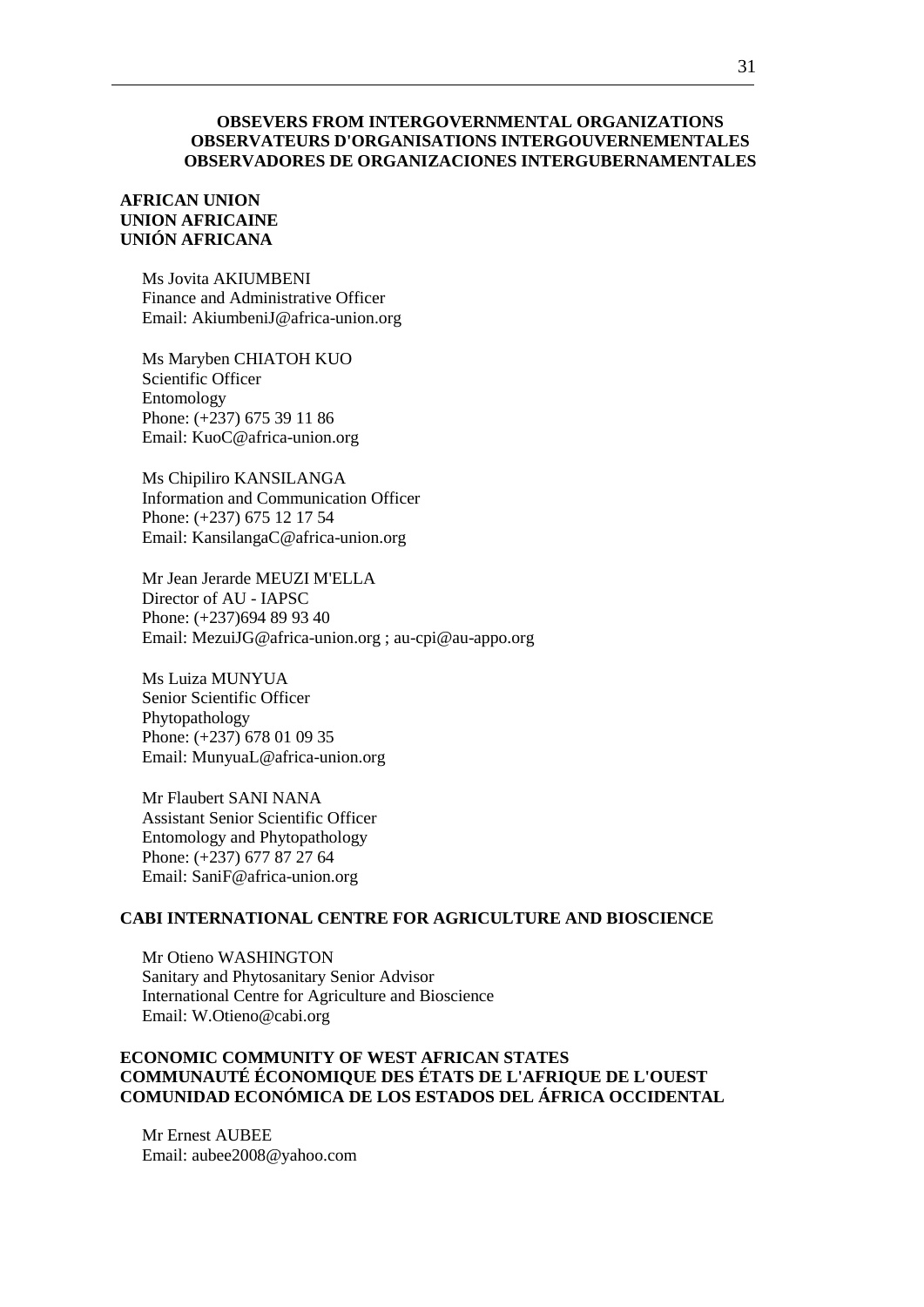Mr Gnonlonfin BENOIT Email: bgnonlonfin74@gmail.com>

### **INTER-AMERICAN INSTITUTE FOR COOPERATION ON AGRICULTURE INSTITUT INTERAMERICAIN DE COOPÉRATION POUR L'AGRICULTURE INSTITUTO INTERAMERICANO DE COOPERACIÓN PARA LA AGRICULTURA**

Sra. Lourdes FONALLERAS Technical Specialist Email: lourdes.fonalleras@iica.int

#### **INTERNATIONAL SEED TRADE FEDERATION FÉDÉRATION INTERNATIONALE DE SEMENCES**

Ms Rose SOUZA RICHARDS Seed Health Manager Email: r.souzarichards@worldseed.org

#### **INTERNATIONAL SEED TESTING ASSOCIATION ASSOCIATION INTERNATIONALE D'ESSAIS DE SEMENCES**

Mr Andreas WAIS Secretary General International Seed Testing Association Email: andreas.wais@ista.ch

### **WORLD CUSTOMS ORGANIZATION ORGANISATION MONDIALE DES DOUANES ORGANIZACIÓN MUNDIAL DE ADUANAS**

Mr Taeyeon KIM Technical Attaché Email: taeyeon.kim@wcoomd.org

### **WORLD TRADE ORGANIZATION ORGANISATION MONDIALE DU COMMERCE ORGANIZACIÓN MUNDIAL DEL COMERCIO**

Mr Orlando ALCALA Economic Affairs Officer Email: rolando.alcala@wto.org

Ms Ezinne ANYANWU Economic Affairs Officer Email: ezinnem.anyanwu@wto.org

Ms Carmina BAEZ Economic Affairs Officer Email: carmina.baez@wto.org

Ms Nazia MOHAMMED Economic Affairs Officer Email: nazia.mohammed@wto.org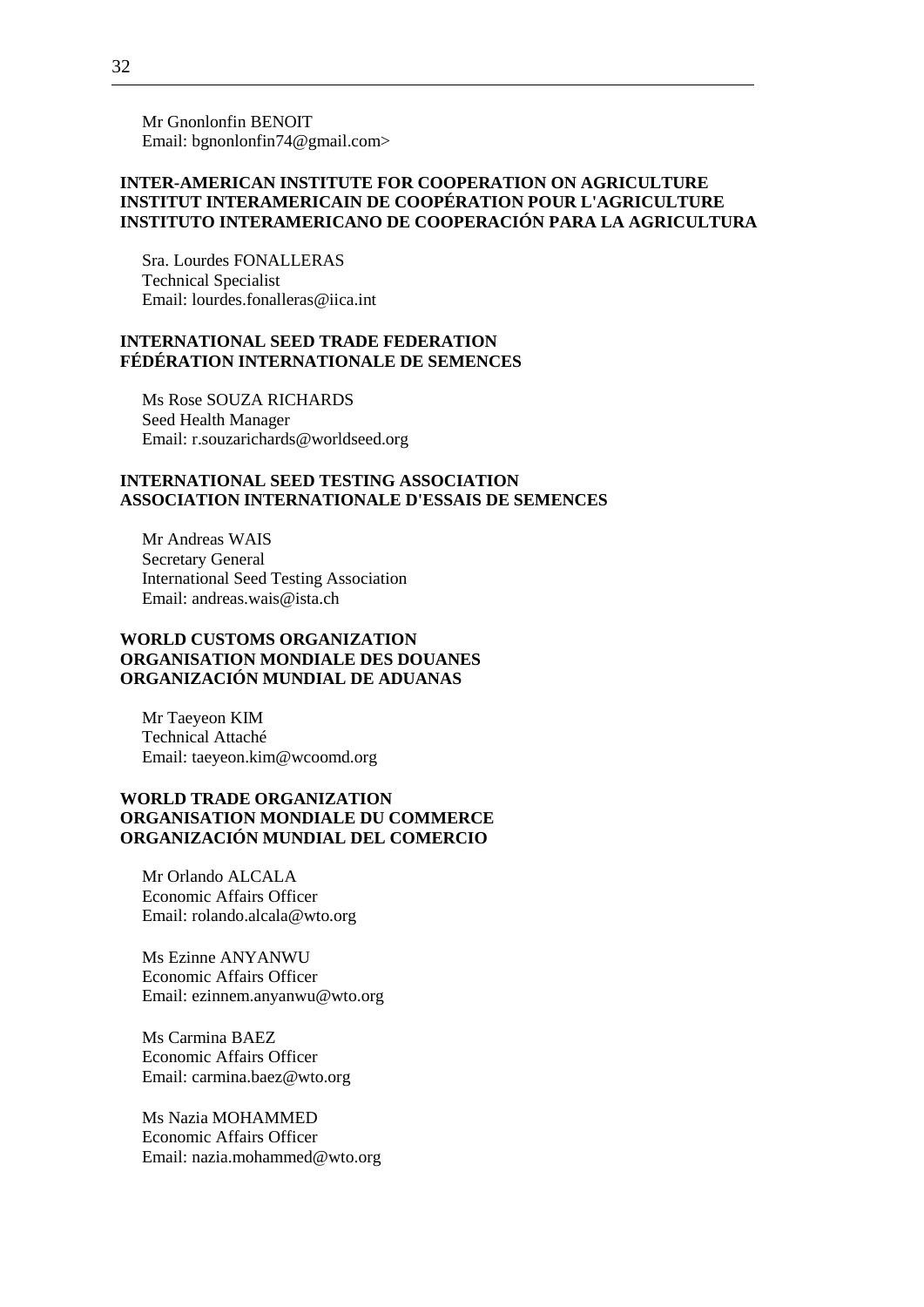Ms Susanna PAK COMMS officer Email: susanna.pak@wto.org

Mr Melvin SPREIJ Counsellor Head, Standards and Trade Development Facilities Geneva Email: melvin.spreij@wto.org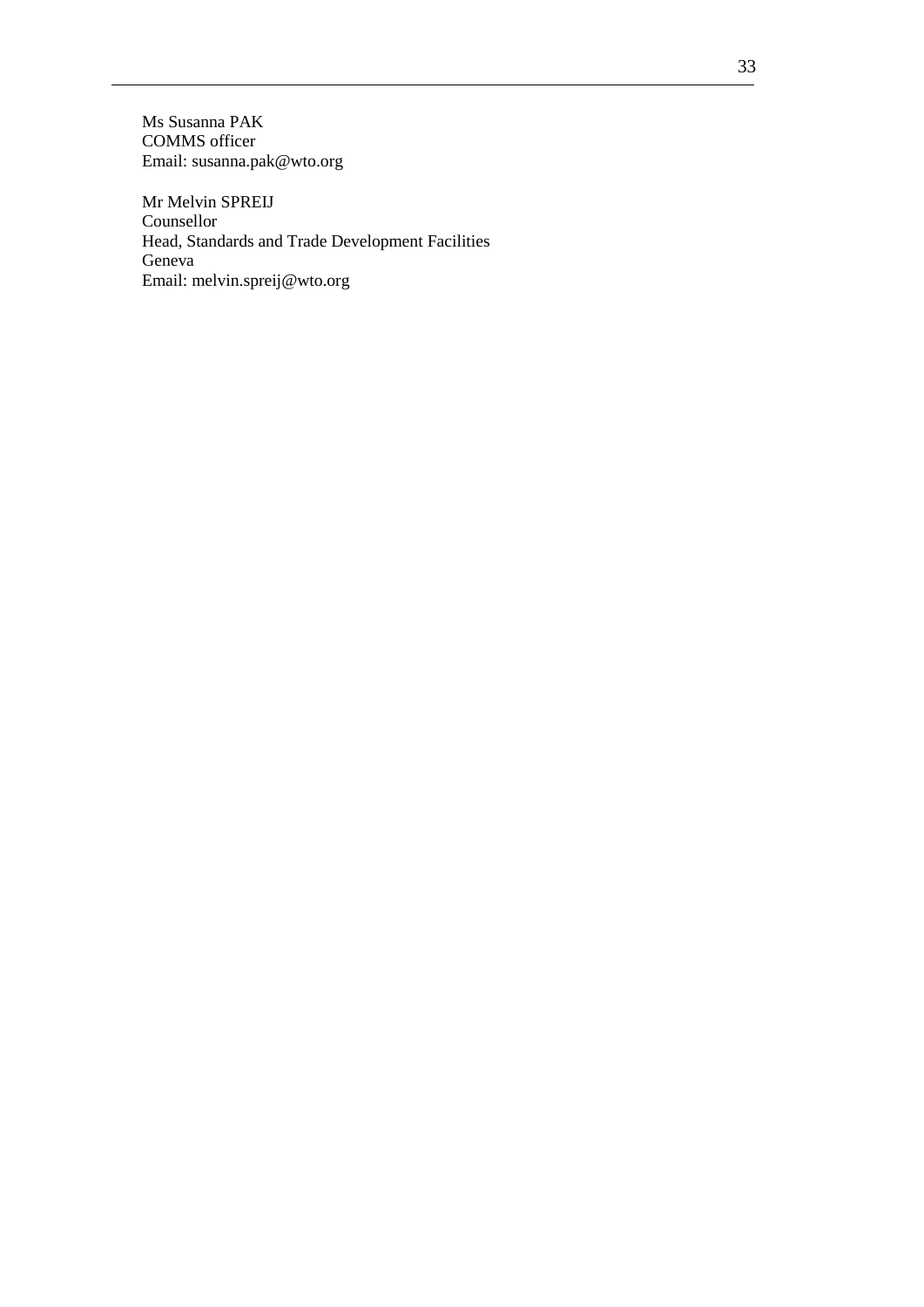## **NON-GOVERNMENTAL ORGANIZATIONS ORGANISATIONS NON GOUVERNMENTALES ORGANIZACIONES NO GUBERNAMENTALES**

## **EUROPE-AFRICA-CARIBBEAN-PACIFIC LIAISON COMMITTEE FOR THE PROMOTION OF TROPICAL FRUITS, OFF-SEASON VEGETABLES, FLOWERS, ORNAMENTAL PLANTS AND SPICES**

Ms Marie-Hélène KESTEMONT Lead Expert SPS COLEACP Email: marie-helene.kestemont@coleacp.org

Ms Morag WEBB Head of Science and Policy **COLEACP** Email: morag.webb@coleacp.org

## **Imperial College London**

Ms Megan QUINLAN Senior Research Fellow Centre for Environmental Policy Imperial College London Silwood Park Campus Ascot, Berkshire, SL5 7PY United Kingdom Phone: +44 (0)20 7594 2496 Email: m.quinlan@imperial.ac.uk

#### **International Grain Trade Coalition**

Mr Gary C. MARTIN President Email: gcmartin@naega.org; president@igtcglobal.org

Ms Katy LEE **Contractor** Agriculture Dialogues International (ADI) Email: katy@agriculturedialogues.org

Ms Kimwaga MHANDO Secretariat Email: kmhando@eagc.org